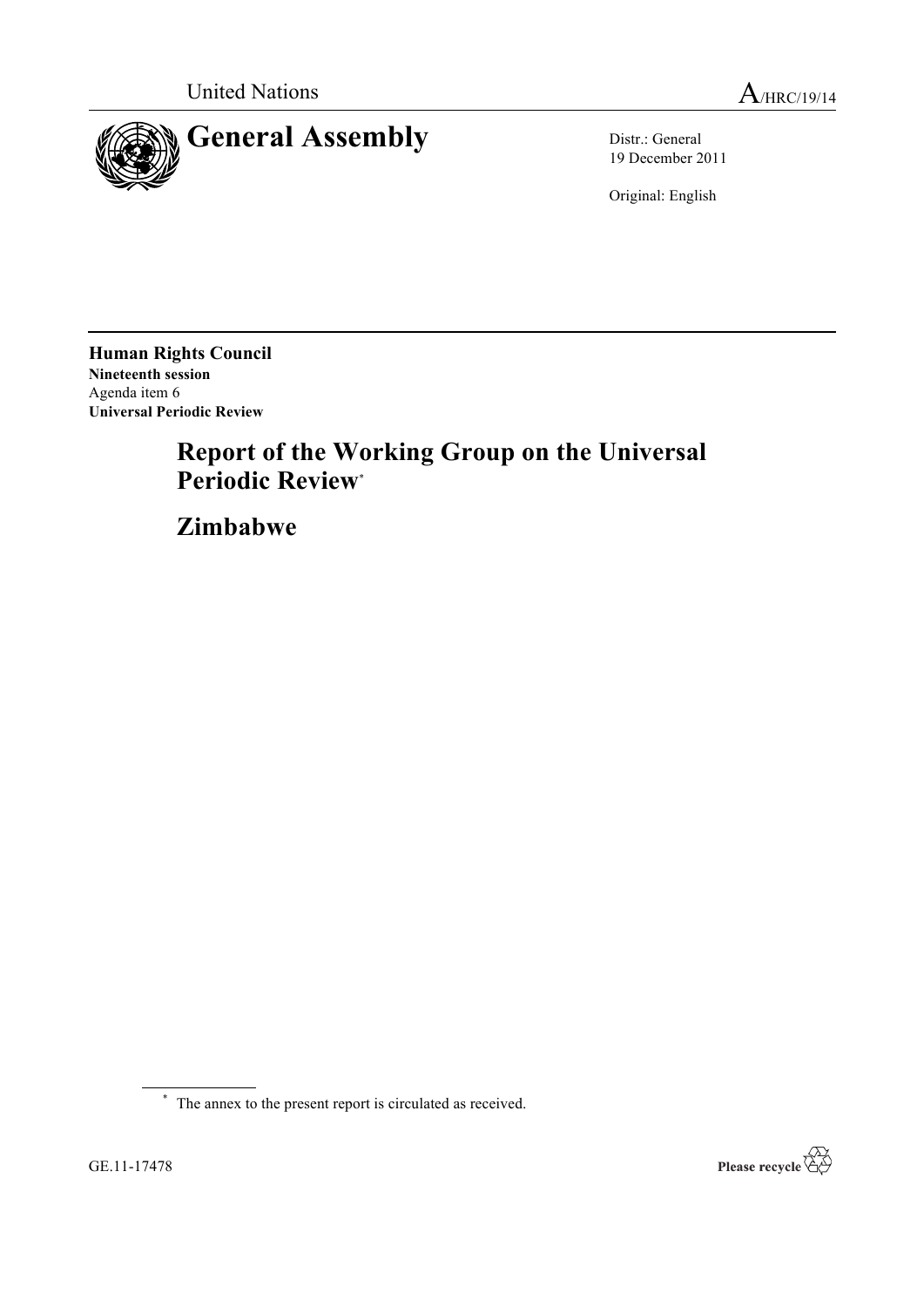#### **A/HRC/19/14**

## Contents

|       |         | Paragraphs | Page         |
|-------|---------|------------|--------------|
|       |         | $1 - 4$    | 3            |
|       |         | $5 - 92$   | 3            |
|       | $A_{-}$ | $5 - 26$   | $\mathbf{3}$ |
|       | В.      | $27 - 92$  | 6            |
| H.    |         | $93 - 96$  | 13           |
| Annex |         |            |              |
|       |         |            | 25           |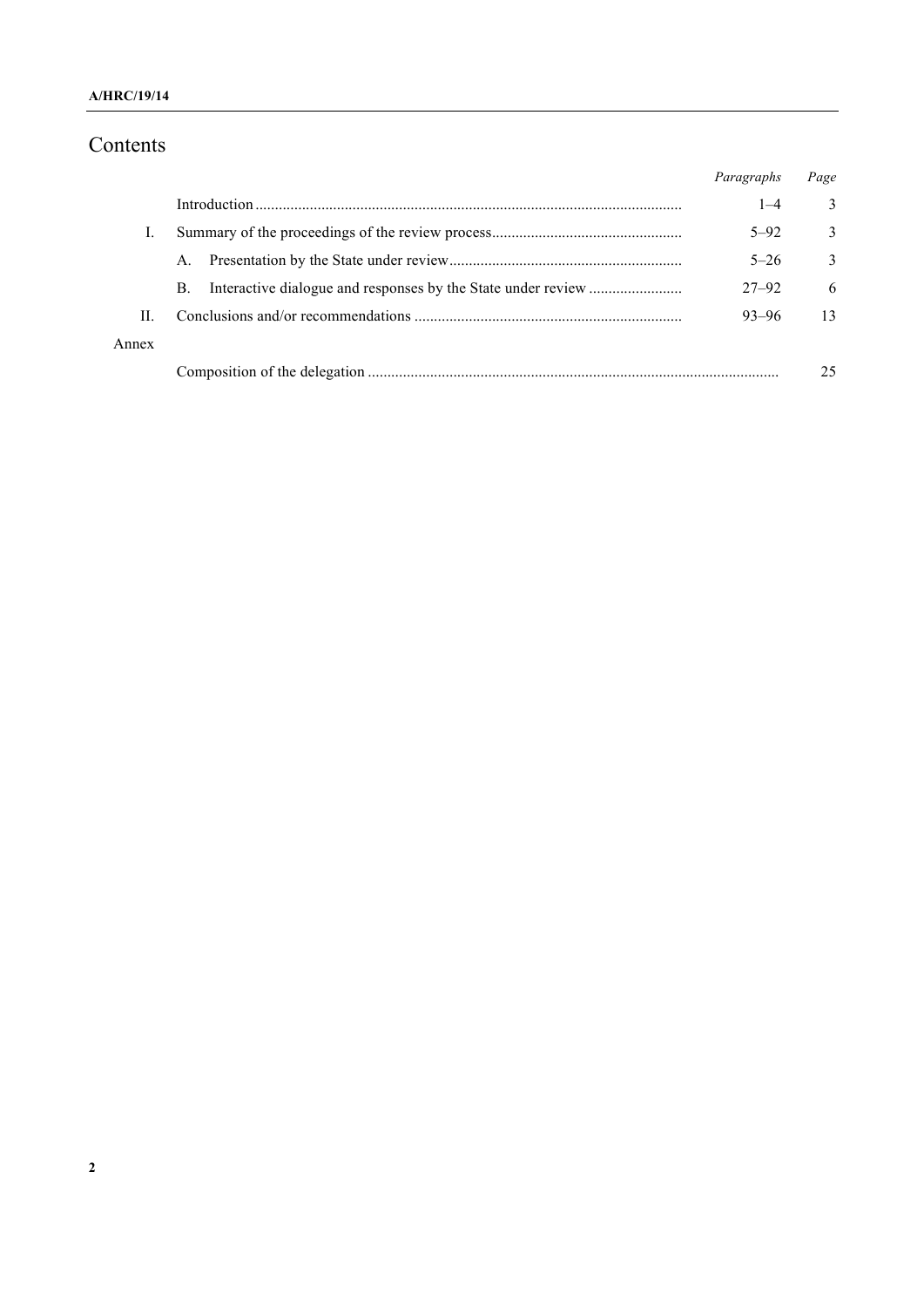## **Introduction**

1. The Working Group on the Universal Periodic Review (UPR), established in accordance with Human Rights Council resolution 5/1 of 18 June 2007, held its twelfth session from 3 to 14 October 2011. The review of Zimbabwe was held at the 12th meeting, on 10 October 2011. The delegation of Zimbabwe was headed by Hon. Minister Patrick Chinamasa, Minister for Justice and Legal Affairs. At its 16th meeting, held on 12 October 2011, the Working Group adopted the report on Zimbabwe.

2. On 20 June 2011, the Human Rights Council selected the following group of rapporteurs (troika) to facilitate the review of Zimbabwe: China, Spain and Senegal.

3. In accordance with paragraph 15 of the annex to resolution 5/1, the following documents were issued for the review of Zimbabwe:

(a) A national report submitted/written presentation made in accordance with paragraph 15 (a) (A/HRC/WG.6/12/ZWE/1);

(b) A compilation prepared by the Office of the United Nations High commissioner for Human Rights (OHCHR) in accordance with paragraph 15 (b) (A/HRC/WG.6/12/ZWE/2);

(c) A summary prepared by OHCHR in accordance with paragraph 15 (c) (A/HRC/WG.6/12/ZWE/3).

4. A list of questions prepared in advance by Canada, the Czech Republic, the United Kingdom of Great Britain and Northern Ireland, Ireland, the Netherlands, Switzerland, Norway, Sweden and Slovenia was transmitted to Zimbabwe through the troika. These questions are available on the extranet of the UPR.

### **I. Summary of the proceedings of the review process**

#### **A. Presentation by the State under review**

5. Zimbabwe reported that its national report was the result of an extensive multisectoral consultative process which included national consultative workshops involving all stakeholders.

6. Zimbabwe indicated that it had in place various independent institutions, legislation and policy frameworks aimed at protecting and promoting the human rights of its people. It has embarked on an all-inclusive national programme to write a new Constitution by, of and for Zimbabweans. The current Constitution provided for the Zimbabwe Human Rights Commission, and had a justiciable Bill of Rights. The country also had legislation to advance and protect human rights in the areas of education, labour and health.

7. In order to take the direct benefits under these and other laws to the people, the Government had formulated and launched a number of policies and strategies which, despite the illegal economic sanctions, had registered a measure of success. For example, Zimbabwe adopted the National Programme of Action for Children and the National Action Plan for Orphans and Vulnerable Children. In addition, Victim-Friendly Units at police stations, hospitals and courts have been established. The Zimbabwe Republic Police had a Police Complaints Desk at every station to deal with cases of ill-treatment and mishandling of cases by police. The Constitution established the Electoral and Media Commissions.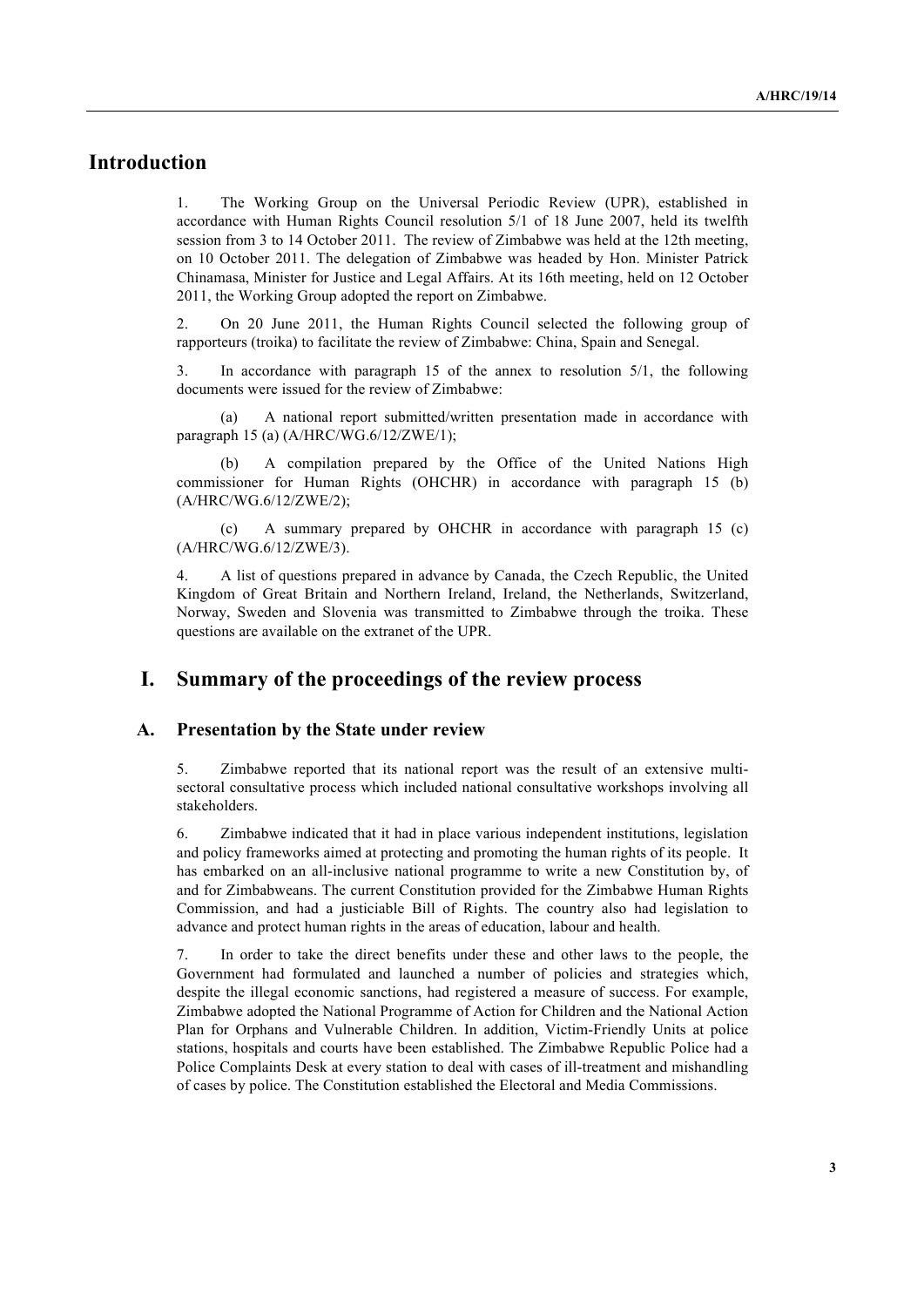8. The National Gender Policy advanced the cause of women's rights. The massive investment in education since independence and the land reform programme embarked upon by Government in 2000 have contributed immensely to the empowerment of the previously disadvantaged indigenous Zimbabweans. The Indigenisation and Economic Empowerment Policy facilitated and enhanced the greater participation of the people in mainstream economic activity and access to the means of production and self-sustenance.

9. Regarding criticisms levelled, particularly against the Public Order and Security Act (POSA) and the Access to Information and Protection of Privacy Act, Zimbabwe remained convinced that the two laws, among other legislation, were fair and constitutional mechanisms to regulate the conduct of meetings in a democratic State. It rejected the views that these pieces of legislation unjustifiably interfered with some liberties of the individual and noted that there was strikingly similar legislation in the jurisdictions of some Member States.

10. Zimbabwe had an independent judiciary tasked with the impartial interpretation of human rights law and continuous development of human rights jurisprudence. The Constitution guaranteed the independence of the judiciary and the newly promulgated Judicial Service Act provided for its budgetary autonomy.

11. Zimbabwe was run by a Government of National Unity (GNU), comprising the three main political parties which were signatories to the Southern Africa Development Community (SADC)-facilitated Global Political Agreement (GPA).

12. Zimbabwe responded to advance questions asked by some Member States. The delegation reported that the three political parties had negotiated a legal framework that would ensure free and fair elections. The framework was captured in the Electoral Amendment Bill which was before Parliament.

13. Regarding POSA, the delegation affirmed that it was in its present form adequate to regulate meetings, gatherings and demonstrations. POSA was amended in 2007 as a result of negotiations among the major political parties and was modelled along the provisions of the South African legislation.

14. GPA further provided for the need to train security-sector personnel in subjects such as human rights. The security services were appointed to uphold and defend the Constitution of Zimbabwe and their conduct was regulated by Acts of Parliament, Regulations and Standing Orders. The concerns of Western countries regarding the politicization of the police and military authorities, were misplaced, subjective and grounded in error. The Security Sector Reform that is demanding the dismissal of former liberation combatants from the uniformed forces was unacceptable.

15. As for the death penalty, the issue was being considered in the Constitution-making process. The ratification of the Second Optional Protocol to the International Covenant on Civil and Political Rights would be considered once a position had been reached on whether or not to abolish the death penalty. Zimbabwe reported that the ratification of the Convention against Torture was under active consideration by the Government which would review the legislation and identify gaps before ratifying and domesticating the Convention.

16. The delegation informed the Working Group that legislation which governed the detention of offenders was in line with the United Nations Standard Minimum Rules for the Treatment of Prisoners. Furthermore, the Government had set up an Inter-Ministerial Task Force to look into the conditions of detention facilities and make recommendations on their improvement.

17. Zimbabwe stated that it passed the Domestic Violence Act in 2007. In line with the Act, an Anti-Domestic Violence Council was established in 2009 with the overall mandate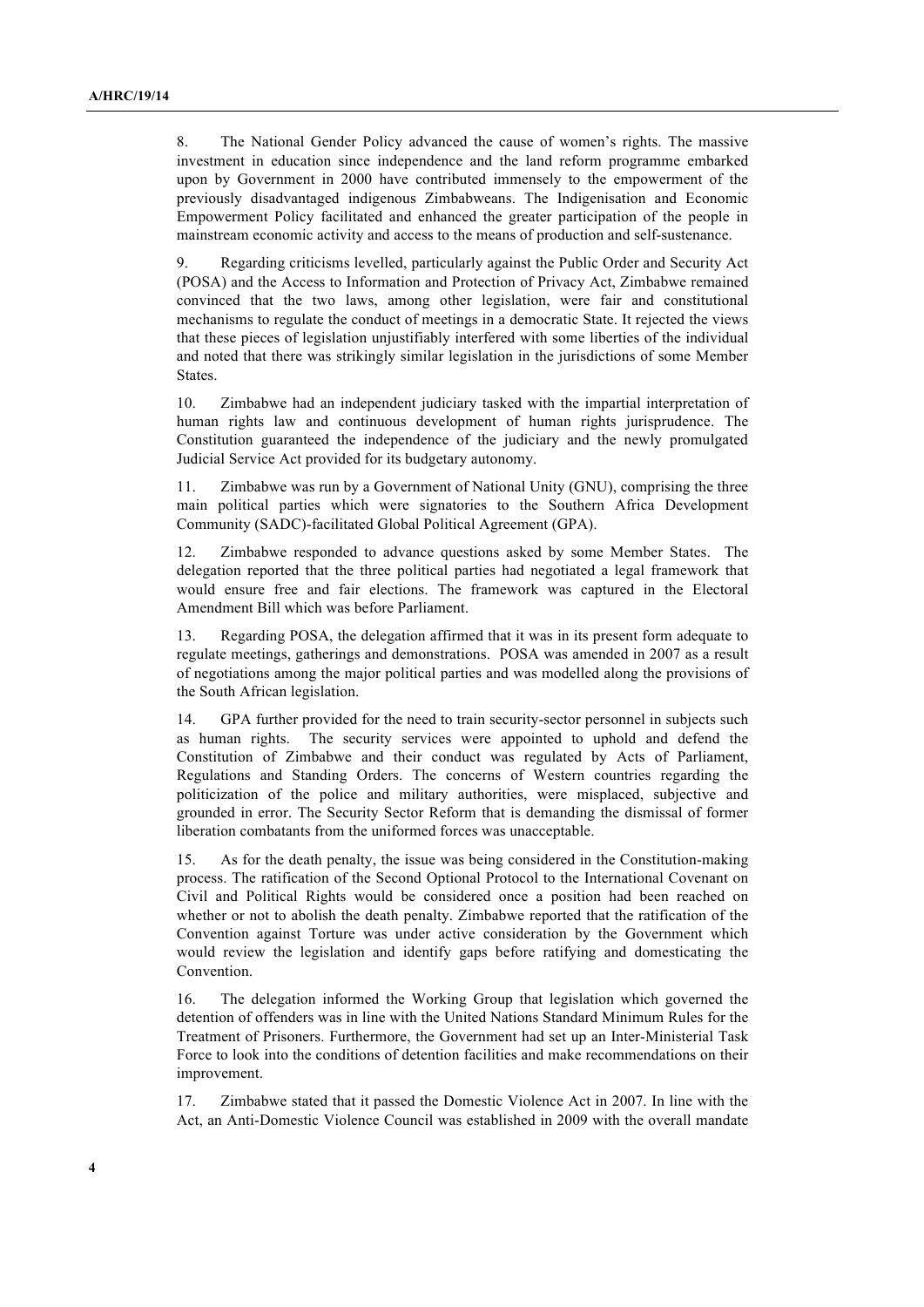of overseeing the implementation of the Act. Victim-Friendly Units have been established at every police station and were manned by police officers who have been specially trained on how to handle cases of domestic violence.

18. On alleged ongoing land seizures, the delegation reported that all agricultural land was gazetted and nationalized in terms of Constitutional Amendment No. 17 and therefore, the question of land seizures could not arise. The Land Reform and Distribution Programme (LRDP) was almost complete. The act of nationalization could not be challenged in the courts but the issues of compensation for improvements could be litigated upon. Farm workers were among the beneficiaries under the LRDP. Regarding provisions of the Gazetted Land (Consequential Provisions) Act, the position was that once land had been gazetted it became State land.

19. Zimbabwe upholds the principle of non-discrimination and as such the law does not discriminate against any person, including human rights defenders. Like any other person, they were liable to arrest and prosecution when they committed offences.

20. The issue of moving cases through courts more quickly was adversely affected by inadequate human and material resources. The Judicial Service Commission was empowered through legislation to employ judicial officers and staff who were previously under the Public Service Commission.

21. Regarding independent civilian oversight over the Police Force, the delegation reported that section 13 of the Police Act required the Commissioner General of the Police to submit an annual report to the Minister of Home Affairs on the activities of the Police Force and the report was required to be placed before Parliament. The Parliamentary Portfolio Committee on Home Affairs exercises an oversight role over the activities of the Police Force.

22. As to the Zimbabwe Human Rights Commission, the delegation underlined that the Bill to operationalize the activities of the Commission was before Parliament. The Commission made its contributions to the Bill to ensure its independence in accordance with the Paris Principles. However, funding would remain a major constraint. So far, the Government had managed to secure office accommodation, which has been handed over to the Commission.

23. In its quest to deal with complaints of human rights abuses that took place before February 2009, Zimbabwe set up the Organ for National Healing, Reconciliation and Integration. The Organ was tasked with the responsibility of achieving national healing, cohesion and unity in respect of victims of pre and post-independence conflict with a view to reconciling the population which was then polarised.

24. Regarding the implementation of the 2005 recommendations of the United Nations Special Envoy on human settlement issues, Zimbabwe has town-planning laws and regulations which should be complied with. Those evicted in 2005 were people who had not complied with the regulations. Government and local authorities had schemes in place to ensure adequate housing for all.

25. There had been several amendments to the Access to Information and Protection of Privacy Act and the Broadcasting Services Act between 2002 and 2008 after the Supreme Court struck down provisions which were ruled to be unconstitutional. There were no provisions that were still unconstitutional.

26. The delegation reiterated Zimbabwe's commitment in the area of human rights and hoped that the Council would extend assistance to its Government to strengthen advancement in the promotion and protection of the rights of its people.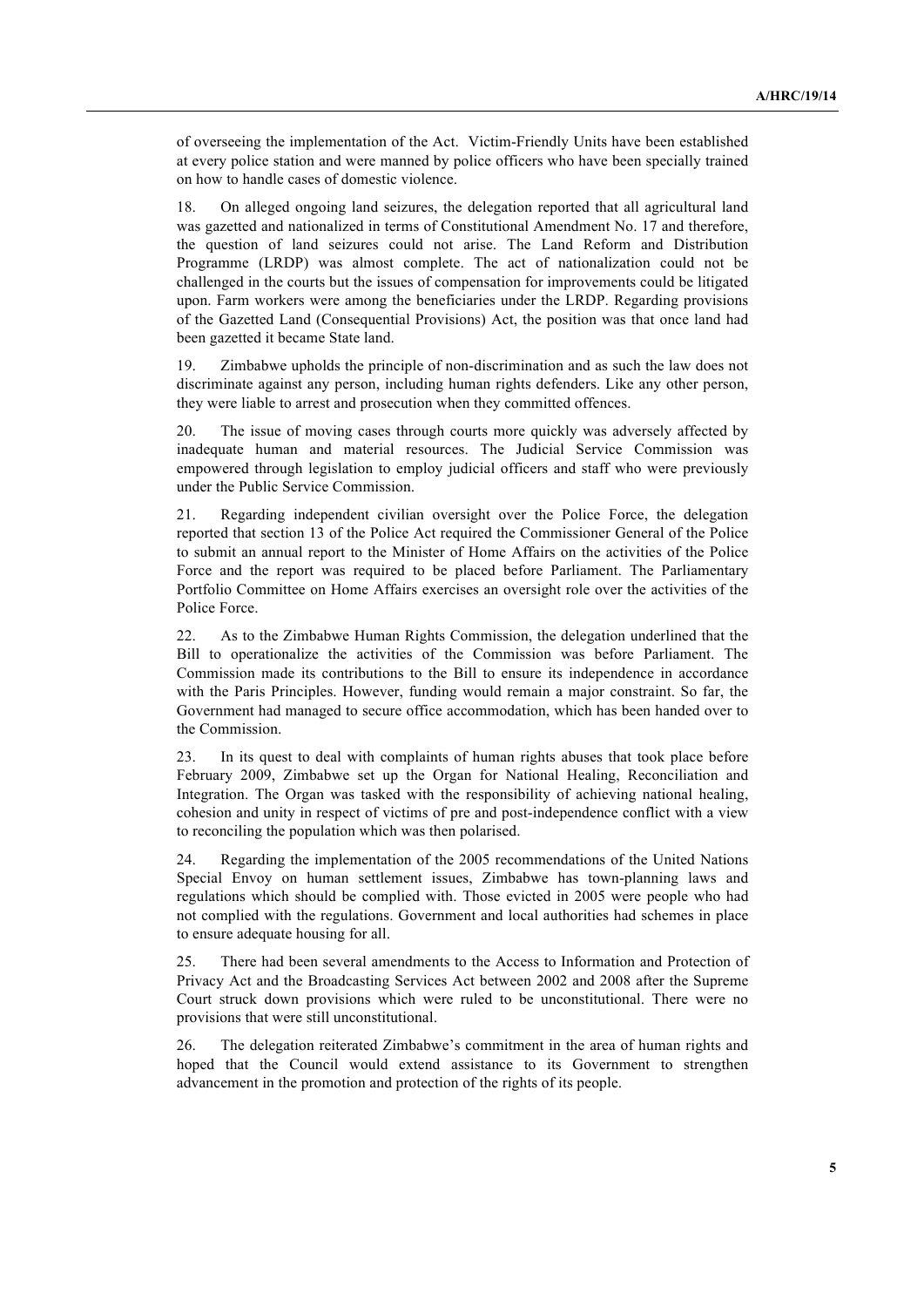#### **B. Interactive dialogue and responses by the State under review**

27. During the interactive dialogue, 55 delegations made statements. Additional statements which could not be delivered during the interactive dialogue owing to time constraints were posted on the Extranet of the universal periodic review, once available.<sup>1</sup> Recommendations made during the dialogue are to be found in section II of the present report.

28. South Africa took note of constraints impeding human rights efforts, including the economic sanctions in place. It noted ongoing efforts to resolve challenges in the implementation of the GPA and at drafting a new Constitution. It noted reported concerns about implementing a comprehensive policy framework on gender equality and challenges relating to the rights of children in vulnerable situations. It made recommendations.

29. Algeria noted the restoration of macroeconomic stability following the GNU in 2009. It referred to the shared experience of racism, oppressive colonialism and of nonselectivity and non-politicization of human rights values. It backed Zimbabwe's call for adequate international capacity building for human rights priorities. Algeria made recommendations.

30. The United Kingdom of Great Britain and Northern Ireland welcomed the establishment of a Human Rights Commission. It was concerned by the lack of progress in other areas of the GPA and called on the Government to ensure full implementation before any elections. It called on Zimbabwe to give effect to obligations under the International Covenant on Economic, Social and Cultural Rights and to implement the Millennium Development Goals (MDGs) on education and health. It made recommendations.

31. Sri Lanka welcomed the protection and upholding of the rights of children, the large budgetary allocation to education and the 92 per cent literacy rate. Bangladesh appreciated the agricultural policy designed for promoting food security and Zimbabwe's commitment to the MDGs. It made recommendations.

32. Angola appreciated Zimbabwe's efforts to improve the human rights situation, despite economic difficulties faced. Angola asked about measures taken to combat the problem of highly skilled workers leaving the country. It commended Zimbabwe for measures taken for women and asked for more information on such positive discrimination programmes. Angola made recommendations.

33. Namibia referred to national elections as an internal matter and urged the international community not to interfere in this process.Namibia called for the immediate removal of sanctions on Zimbabwe. It called on Zimbabwe to continue with the policy of National Reconciliation. Namibia made a recommendation.

34. Uganda referred to the Government's recognition of the special needs of vulnerable echelons of society such as women, children and AIDS victims. It noted that Zimbabwe had identified a number of challenges and constraints. Uganda made a recommendation.

35. Swaziland referred to the difficult economic times in Zimbabwe and challenges faced in providing essential services. Swaziland encouraged the GNU to continue rebuilding the economy and its institutions, including the Organ for National Healing, Reconciliation and Integration. Swaziland appealed to the international community to provide Zimbabwe with much needed assistance. It made a recommendation.

 $1$  Countries which could not take the floor: Argentina, Chile, Sweden, Uruguay, Mozambique, the Netherlands, Botswana, Sudan, Latvia, Congo, Costa Rica, United Republic of Tanzania, Mauritius, Lesotho, Senegal.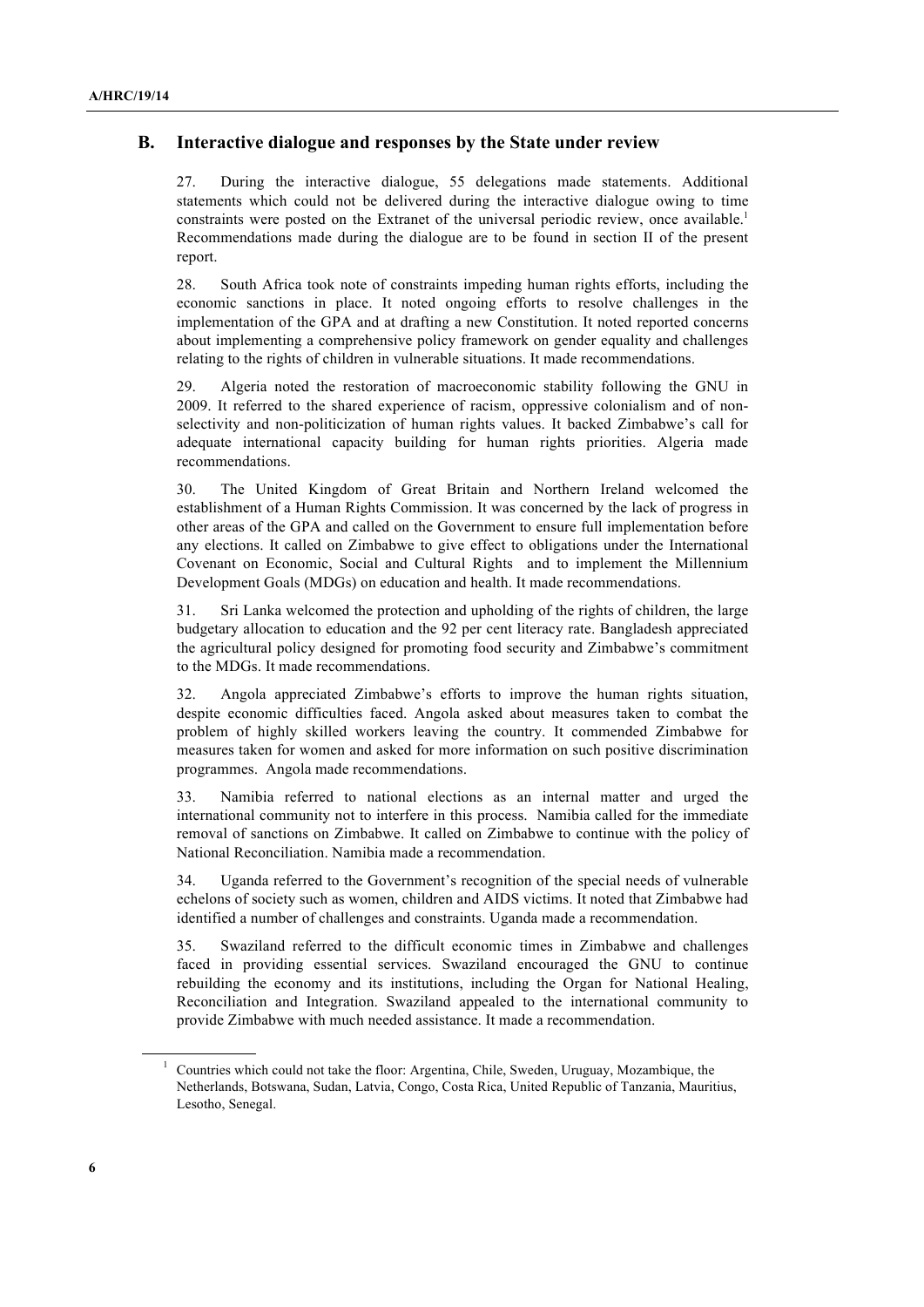36. Ethiopia recognized Zimbabwe's positive developments and efforts in the promotion and protection of human rights and commended Zimbabwe's cooperation with the Human Rights Council and the United Nations treaty bodies. Ethiopia made recommendations.

37. Venezuela (Bolivarian Republic of) noted Zimbabwe's human rights commitment despite the economic difficulties caused by the illegal sanctions and limited access to credit and international development assistance. It noted the access to education for disadvantaged persons, the universal primary-education policy and the high literacy rate. It acknowledged the gender equality achievements and the public assistance programme for the elderly. Venezuela made a recommendation.

38. Cuba noted Zimbabwe's human rights efforts but also noted they were restricted by sanctions, which constituted the main obstacles to Zimbabwe's development. Cuba suggested lifting the sanctions. Despite the difficulties and challenges, Cuba noted Zimbabwe's results and its commitment to human rights promotion and protection, particularly through the national health strategy, food security measures, the HIV/AIDS fight, measures favouring education, the environment and access to water and sanitation. Cuba made recommendation.

39. Belarus noted the unilateral sanctions which negatively affected Zimbabwe's human rights and development and the lack of information in that regard in UPR documents. It commended the efforts to combat pandemics, to provide universal primary education and to combat trafficking in persons. Belarus made a recommendation.

40. Morocco welcomed the "Women's Parliamentary Committee" to promote gender equality in Parliament. It noted Zimbabwe's need for support to develop its capacity in human rights measurement and called upon OHCHR to help meet these needs. Morocco made recommendations.

41. Ghana took note of the human rights legislation passed by Parliament and welcomed the Zimbabwe Human Rights Commission. It noted the Universal Access to Primary Education Policy and the Basic Assistance Module to promote the access to education for disadvantaged and persons with disabilities, and asked about the scope and effects of such policies. Ghana made recommendations.

42. The Democratic People's Republic of Korea commended Zimbabwe's commitment to protecting and promoting human rights despite the economic challenges arising out of illegal sanctions. It appreciated Zimbabwe's steps to a high quality of life by the year 2020. It called on the countries having imposed illegal sanctions to lift them in order to promote and protect human rights. It made recommendations.

43. Myanmar commended Zimbabwe's efforts to promote and protect fundamental rights, noting the Public Protector Office to protect citizens against administrative malpractice. Myanmar was pleased to note the number of laws passed to promote women's rights and the high level of primary school enrolment and literacy rates. Myanmar made recommendations.

44. New Zealand noted Zimbabwe's recent progress in measles immunization, malaria incidence and literacy, and in meeting remaining challenges. New Zealand was concerned about investigations of, or accountability for, abuses in 2008, the effects of the POSA on freedom of the press and continued reports of mistreatment of prisoners.It made recommendations.

45. The United States of America expressed disappointment that the Zimbabwe Human Rights Commission was not operational or an independent constitutional body. It raised concerns about the increase in politically motivated violence, recurring attempts by officials to facilitate the arbitrary arrest and harassment of lawyers representing human rights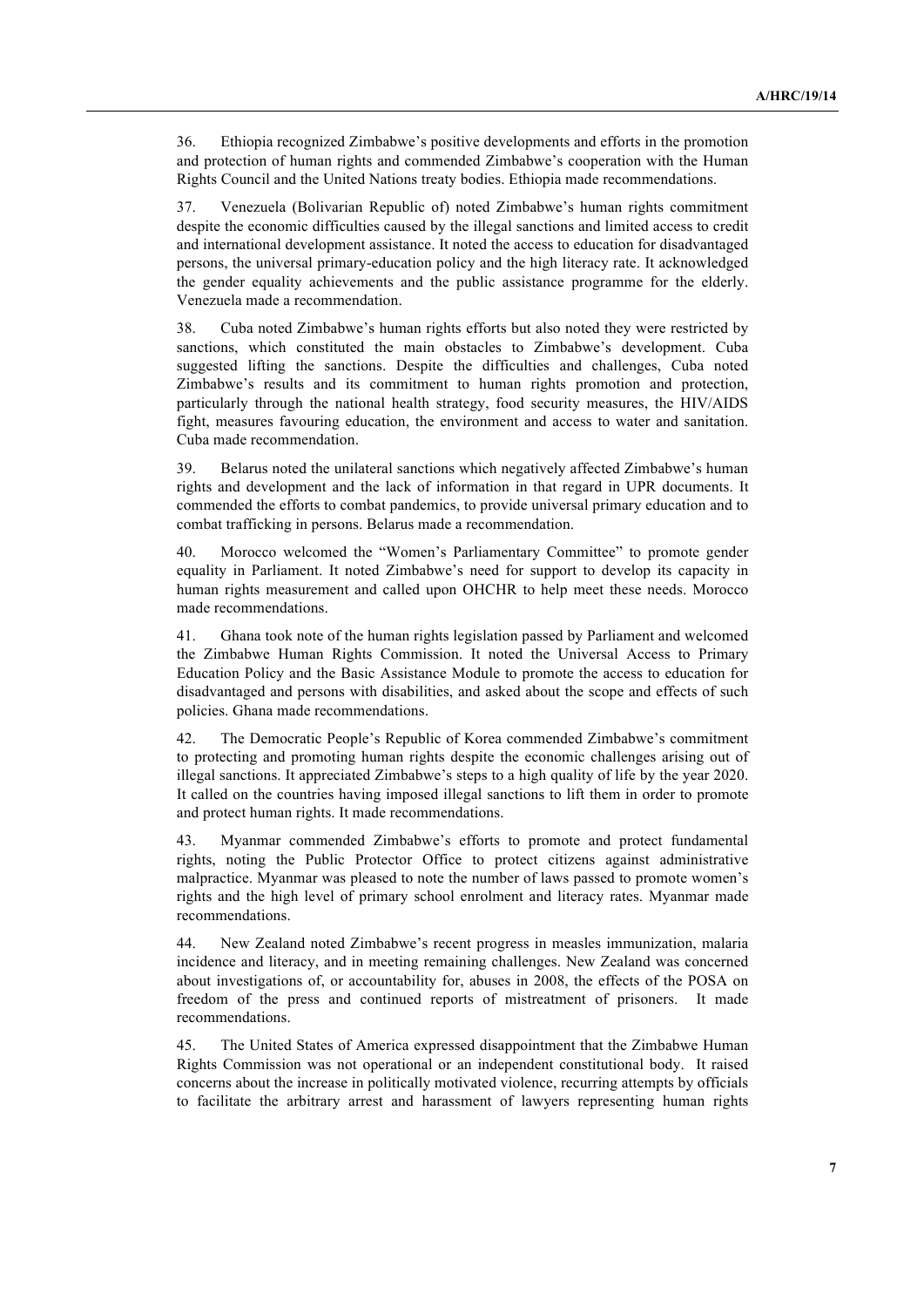defenders, the use of the law on defamation to control the mass media and human rights violations in Marange diamond mining.It made recommendations.

46. The Russian Federation expressed appreciation that Zimbabwe had ratified the majority of core human rights instruments. It believed that the 2009 Constitutional amendments and the creation of the Human Rights Commission and the Office of the Public Protector would promote the strengthening of human rights protection. It made recommendations.

47. Japan welcomed the GPA. It expressed concern about election violence in 2008, censorship, delayed reporting to treaty bodies and the limited number of visits by special procedures that were accepted. Japan called for the timely establishment of a new Constitution, urged various reforms to ensure free and fair elections and encouraged the Government's acceptance of election observers. Japan made recommendations.

48. China appreciated the achievements of Zimbabwe in HIV/AIDS prevention and literacy rates and the measures taken to eradicate discrimination, including against persons with disabilities, the elderly and women. China hoped that Zimbabwe would continue to implement its poverty-reduction strategy to promote comprehensive economic and social development. China called upon relevant countries to lift sanctions against Zimbabwe at an early date so that its people can better enjoy their human rights.

49. Australia remained deeply concerned about the human rights situation in Zimbabwe. It called for an end to politically motivated violence harassment and detention of parliamentarians and civil society members.Australia underlined the importance of the SADC efforts to facilitate a roadmap to credible elections in an environment free from intimidation and violence under a new Constitution. Australia made recommendations.

50. Canada stated that the last elections were marred by violence and that the perpetrators had yet to be brought to justice. Canada noted ongoing, politically motivated intimidation, including against religious groups. Canada urged Zimbabwe to enhance its efforts to improve the lives of women. Canada made recommendations.

51. Italy believed that future general and presidential elections should be well prepared with adequate guarantees of legality and transparency. Italy commented that freedom of expression and the press were still severely restricted. It wished to know about steps taken to protect the rights of people belonging to ethnic minorities, particularly in Matabeleland and it urged Zimbabwe to declare a moratorium on the death penalty. Italy made recommendations.

52. The Islamic Republic of Iran noted that despite economic challenges rising out of illegally imposed sanctions, Zimbabwe had achieved progress in promoting and protecting human rights. Iran asked Zimbabwe to explain the adverse effects that illegal sanctions had had on the country and on the enjoyment of human rights by the people. Iran made recommendations.

53. France underlined that, despite a de facto moratorium on executions, deaths sentences continued to be handed down and that the situation in terms of torture and illtreatment remained alarming. It took note of the establishment of a Human Rights Commission but indicated that it was not yet operational. France was concerned that the constitutional provisions prohibiting discrimination were not implemented. France made recommendations.

54. On efforts made in the area of gender equality and the empowerment of women, Zimbabwe was party to key instruments such as the Convention on the Elimination of All Forms of Discrimination against Women, the Convention on the Rights of the Child and other regional instruments. An implementation framework for the 2004 National Gender Policy has been developed to guide the activities of various stakeholders in mainstreaming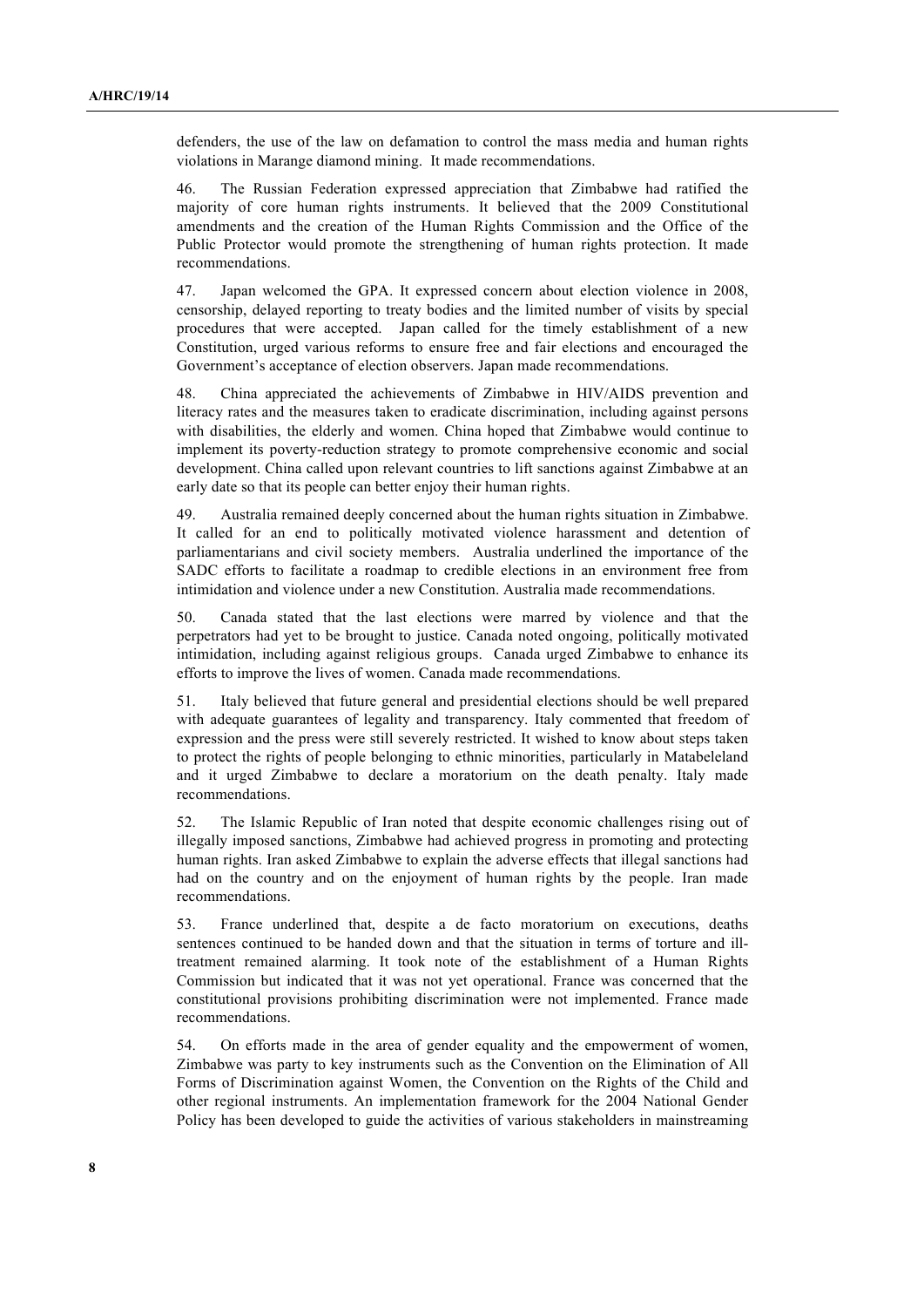gender in their sectors. This has been complemented by the appointment of Gender Focal Persons at Director Level in all Ministries and Departments. The Government also introduced gender budgeting to ensure the operationalization of the National Gender Policy. In order to assist women to access finances for their income-generating projects, the Government had put in place a Women's Development Fund in addition to other specific loans.

55. In terms of women's participation in politics and decision-making, the Government has made some strides. For the first time in the history of the country, women held key governmental positions. However, more still needed to be done and women were lobbying the Government for the adoption of constitutional quotas to bring more women in politics and decision-making.

56. Zimbabwe stressed that sanctions imposed illegally on the country have had negative effects and prevented it from achieving some of the Millennium Development Goals, as they prevented it from accessing the soft and development loans from the World Bank and International Monetary Fund. Zimbabwe had enjoyed various achievements in education following the implementation of the Early Childhood Development Policy in 2005.

57. Zimbabwe has achieved a literacy rate of 92 per cent, the highest literacy rate in Africa according to the United Nations Development Programme assessment of 2010. Access to higher education has also increased, with nine State and four private universities. Zimbabwe has achieved gender parity at primary-school level and a 51/49 proportion at the secondary-school level. Through affirmative measures, universities had a nearly 40 per cent female enrolment.

58. Zimbabwe indicated that the GPA was an internal arrangement among political parties. Its evolution and its implementation were the responsibility of political parties alone.

59. The Democratic Republic of the Congo welcomed the efforts undertaken to set up an institutional framework for the promotion and protection of human rights and noted with appreciation that Zimbabwe was party to several international and regional human rights instruments. It made recommendations.

60. Burkina Faso highlighted the actions carried out in the framework of the National Plan of Action in favour of children. It also noted that political and economic instability had weakened the capacity of the country to provide the social services essential to the promotion of human rights. Burkina Faso made recommendations.

61. Singapore noted that Zimbabwe had achieved impressive results in several important areas. However, it underlined that the country continued to face significant challenges from the HIV/AIDS pandemic. Singapore made recommendations.

62. Viet Nam asked the delegation whether it could share the measures applied or to be applied to assure the right to food for the population, especially for those who lived in remote and rural areas. Viet Nam made recommendations.

63. Austria asked how Zimbabwe had addressed the problem of impunity and had ensured an independent work by prosecutorial authorities and how it had investigated the cases of alleged summary executions, torture and sexual violence in June and July 2008. Austria wanted also to know how Zimbabwe would reduce pretrial detention. Finally, it asked whether corporal punishment was used as a disciplinary measure in penal institutions. Austria made recommendations.

64. The Czech Republic made recommendations.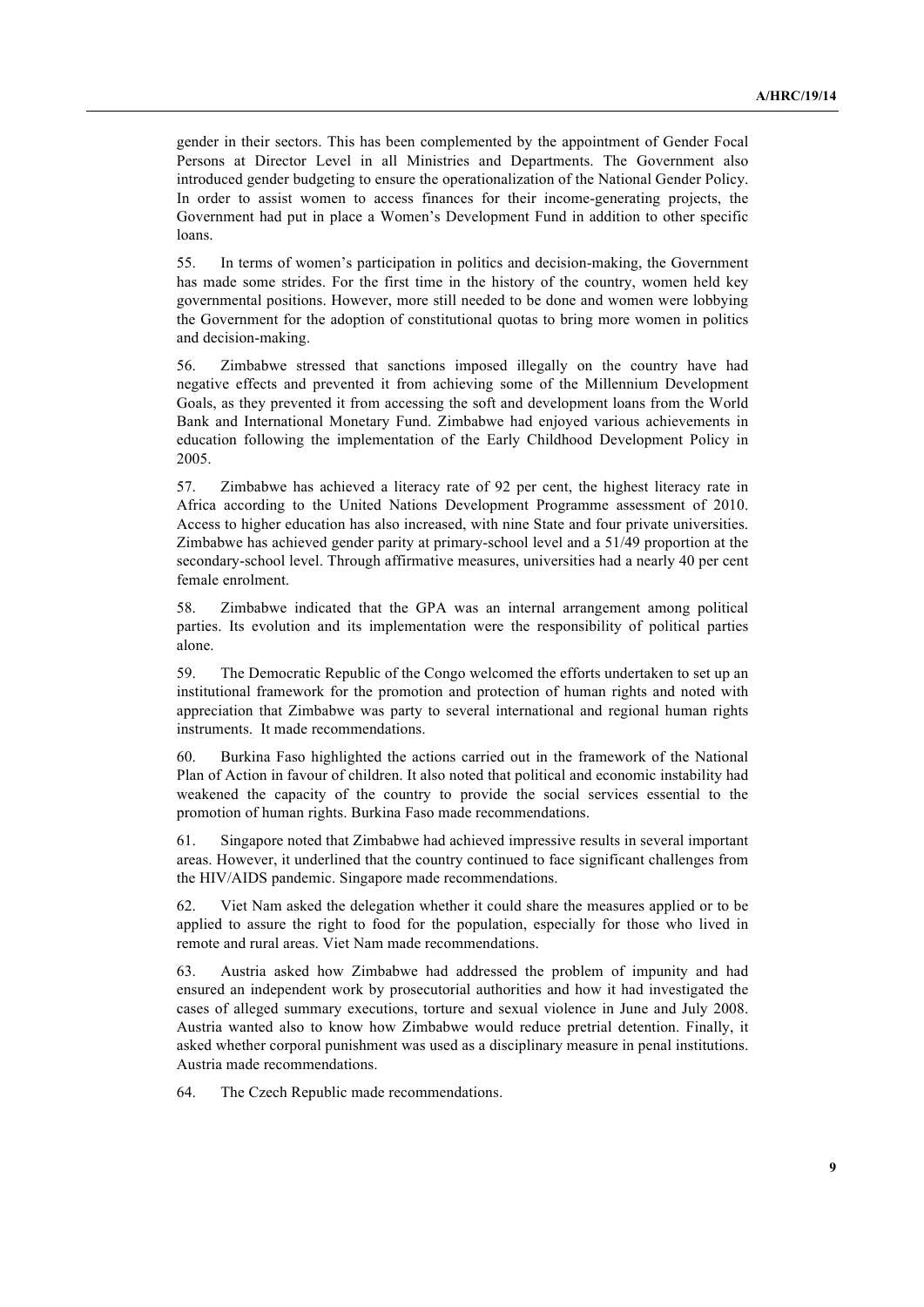65. Zambia noted that Zimbabwe was party to several human rights instruments. It made recommendations.

66. Norway reiterated its support for the GNU and the ongoing constitutional process and hoped that it would lead to free and fair elections. However, it expressed its concerns over the cases of arbitrary arrests, detention and harassment of civil society activists, NGOs and human rights defenders. Norway made recommendations.

67. Chad noted that despite efforts made on human rights and humanitarian law, much remained to be done, especially following sanctions against Zimbabwe. It also requested information on substantive contents of specific Acts. Chad made recommendations.

68. India noted Zimbabwe's promotion of women's participation in politics and decision-making and the lack of specific provisions on quotas, hoping that the Constitutional review would pay attention to women and children. India commended Zimbabwe for its literacy rate. India noted food insecurity, asking how it would be confronted. India noted the Human Rights Commission, urging its compliance with the Paris Principles.

69. Mexico acknowledged Zimbabwe's human rights achievements, particularly the Human Rights, Media, Anti-Corruption and Elections commissions, and the inclusion of MDGs in its social protection, agricultural development, health and gender equality policies. Mexico hoped that the legislative framework and administrative measures of those commissions fulfilled international standards and that the Human Rights Commission is in full compliance with the Paris principles. Mexico made recommendations.

70. The Republic of Korea acknowledged Zimbabwe's human rights protection and promotion measures: the Zimbabwe Human Rights Commission; its high literacy rate; the HIV/AIDS rate's decrease; and GPA. It encouraged an inclusive Constitution drafting process. It noted the State's lack of cooperation with some human rights mechanisms. Despite Zimbabwe's efforts to promote gender mainstreaming and women's participation in politics, it expressed concern over the primacy of customary law regarding marriage and inheritance. It made recommendations.

71. Brazil acknowledged Zimbabwe's measures to promote food security but despite the increase in food production, it noted that food security remained an issue of concern. Brazil noted Zimbabwe's high levels of primary-school enrolment and its literacy rate but remained concerned at the impact of poor nutrition on drop-out rates. It recognized the "de facto moratorium" in the death penalty and the constitutional debate about possibly abolishing it. Brazil made recommendations.

72. Germany was concerned about torture, ill-treatment and inhuman prison conditions, the militias and youth brigades' widespread violence. It asked about measures taken against impunity. It referred to censorship and governmental control of media and asked how the new Constitution would safeguard press freedom. Germany commended the Human Rights Commission. It noted the Public Order and Security Act which restricted the right to assembly. Germany made recommendations.

73. Poland welcomed Zimbabwe's participation in the UPR process. Poland made recommendations.

74. Malaysia noted Zimbabwe's human rights challenges, mainly the economic sanctions and financial instability, the impact of HIV/AIDS, the continued drought, governance issues and corruption. Malaysia noted the GPA and its formalization into legislation as a measure of political and economic stability. Malaysia made recommendations.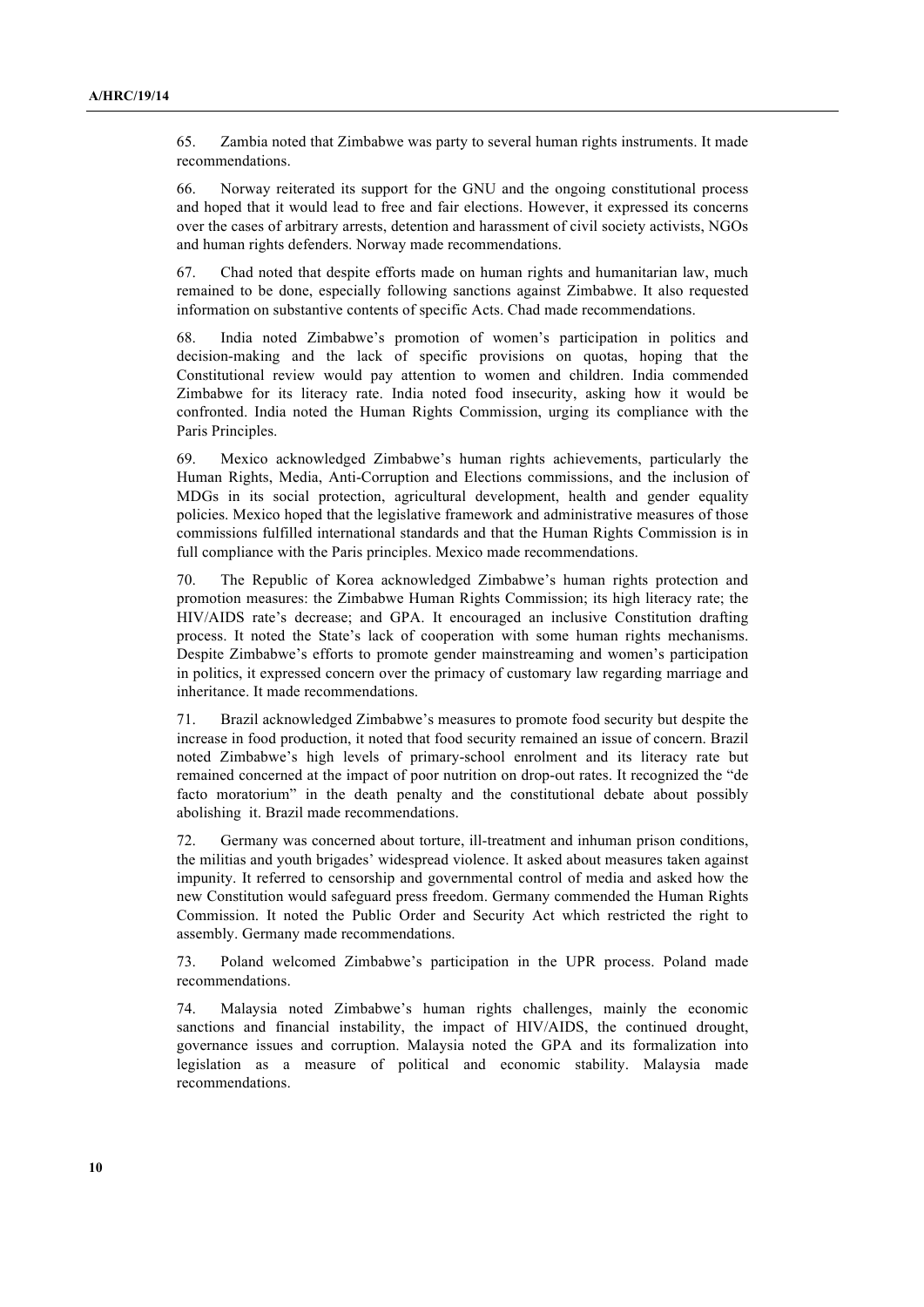75. Portugal asked about the amendment on death-penalty legal provisions. Portugal was concerned about torture, ill-treatment and prison conditions, human rights defenders' harassment, children's sexual abuse, and child labour and trafficking despite the Children's National Action Programme. Portugal acknowledged the Domestic Water Supply and Sanitation Policy but noted the inaccessibility to safe water and basic sanitation by vulnerable populations. Portugal made recommendations.

76. Ireland noted the GPA and the electoral process reforms, and the legal provisions against the rights of assembly and association. It urged Zimbabwe to revise the public order legislation in that respect, to safeguard the rights to protection and safety and to administer in an impartial manner the revised legislation. Ireland was concerned by the use of torture and cruel and degrading treatment by State actors. Ireland made recommendations.

77. Slovakia took positive note of the establishment of the Public Protector to protect citizens against administrative malpractice, as well as the criminalization of human trafficking. Slovakia made recommendations.

78. Thailand urged the Government to ensure the effective functioning of human rights mechanisms already established and to strengthen the rule of law and the justice system. It also noted that certain customary law restricted women's rights. Thailand made recommendations.

79. Bangladesh commended Zimbabwe for the progress made in many socio-economic and political areas. It also underlined the challenges faced by the country in terms of food insecurity and women's representation in elective bodies and HIV/AIDS. Bangladesh made recommendations.

80. Belgium regretted that the death penalty was still included in the penal code despite a de facto moratorium. Belgium mentioned abuses carried out by the army and the police, especially in the Marange region. It wanted to know how the Government would prohibit these violations and which sanctions were taken towards perpetrators. Belgium made recommendations.

81. Slovenia welcomed the signing of the Zimbabwe United Nations Development Assistance Framework. It expressed concern about the number of working children and over the health risk to vulnerable populations presented by the lack of access to safe water and sanitation. Slovenia made recommendations.

82. The Syrian Arab Republic commended Zimbabwe's efforts in the protection of public freedoms and the promotion of democracy. It stated that Zimbabwe had suffered and continued to suffer from foreign intervention, unilateral economic and political sanctions imposed by countries seeking to abolish Zimbabwe's independent decision-making and seize its resources. It encouraged Zimbabwe to pursue its efforts for economic and social promotion.

83. Denmark noted positive developments within the fields of human rights since the establishment of the GPA and the introduction of an inclusive Government, but it also pointed out the recent rise in human rights abuses. It underlined limitations to freedoms of assembly and association, the extensive control over the media and unlawful arrests of civil leaders. Denmark made recommendations.

84. Indonesia noted with appreciation the progress achieved since 2009 when the GNU had been established as well as the process of amending the Constitution to include clearcut provisions on the promotion and protection of human rights. Indonesia made recommendations.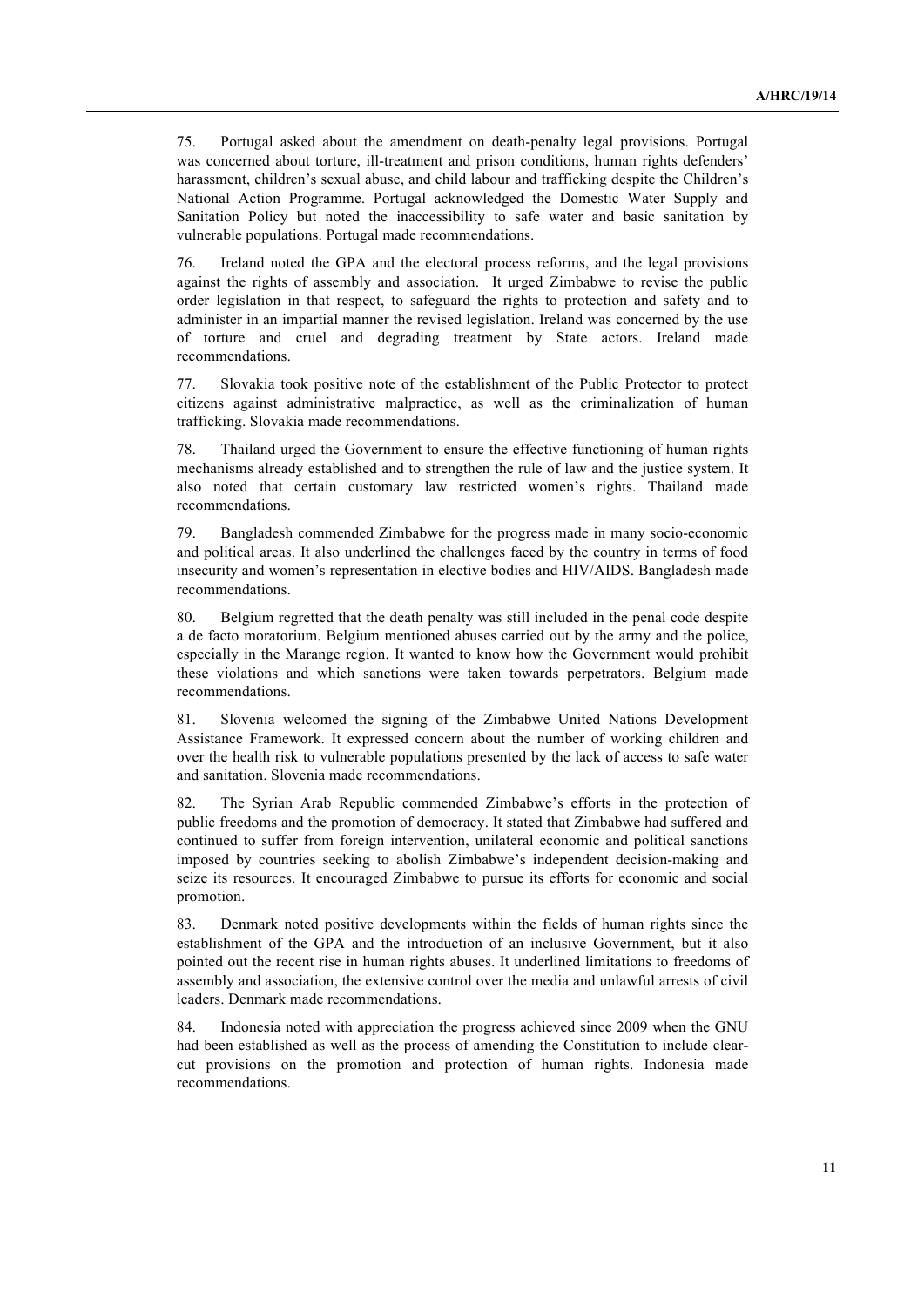85. Romania noticed elements of progress in the overall human rights situation in the country but pointed out that challenges in the human rights protection system remained. It noted that, despite an invitation, the Special Rapporteur on the question of torture was denied the right to visit in 2009. Romania made recommendations.

86. Switzerland noted with appreciation that the Government had adopted national policies aimed at promoting the democratic process. However, it mentioned that the perpetrators of the serious violations of human rights carried out during the last presidential elections had not been yet brought to justice. It also indicated that, despite an official invitation, the Special Rapporteur on the question of torture was denied access to the country in 2009. Switzerland made recommendations.

87. Spain hoped that the new Constitution's development would allow progress in recognizing and protecting human rights in Zimbabwe. Spain acknowledged the high level of literacy and the results of fight against AIDS. Spain noted the resettlement of thousands of people from Marange region and the operations to re-establish order, which have left thousands of people homeless. Spain made recommendations.

88. With respect to the problem of care for orphans arising from the internal conflict in the Anglican Church, Zimbabwe indicated that the Ministry of Labour and Social Welfare would continue monitoring the situation to ensure that no orphan would go unattended.

89. Zimbabwe recalled that POSA, as an act of Parliament, did not discriminate on the grounds of political affiliation, race, gender, etc. The rationale of POSA was to ensure a delicate balance between the rights of demonstrators and others who wanted to proceed with their daily business without hindrance. Zimbabwe indicated that its police participated in many United Nations peacekeeping missions.

90. Regarding conditions of detention, in 2000 the Government established the "open prison" system which sought to promote rehabilitation and reintegration by allowing inmates to leave and work under minimal supervision. The system was meant to decongest the country's prisons while enhancing the programme of rehabilitation and reintegration of inmates back into their societies. There was one open prison for male inmates. However, preparations for opening an open prison for female inmates were under way and there were plans to hold all female inmates under the open prison system as they were usually convicted of offences which did not require custodial sentences.

91. The Government of Zimbabwe has extended invitations to all special-procedures mandate holders, but the problem had been failure to reach agreement on the timing of the visits.

92. Zimbabwe raised the issue of interdependence between civil and political rights and the economic, social and cultural rights. It underlined that Member States seemed to play with a double standard over their commitments under the International Covenant on Civil and Political Rights and the International Covenant on Economic, Social and Cultural Rights. It reaffirmed that the two set of rights were interdependent and the violations of one set affected the other. Zimbabwe stressed it was under economic sanctions imposed illegally by the European Union, the United Kingdom, some Commonwealth countries and the United States of America and that those countries had the obligation under the International Covenant on Economic, Social and Cultural Rights not to damage the rights of peoples in developing countries. On the subject of the Marange diamonds, the delegation stressed that allegations of human rights violations were false; Zimbabwe invited countries to visit the Marange area without prior notice and assess the situation on the ground, but no country had responded to that invitation.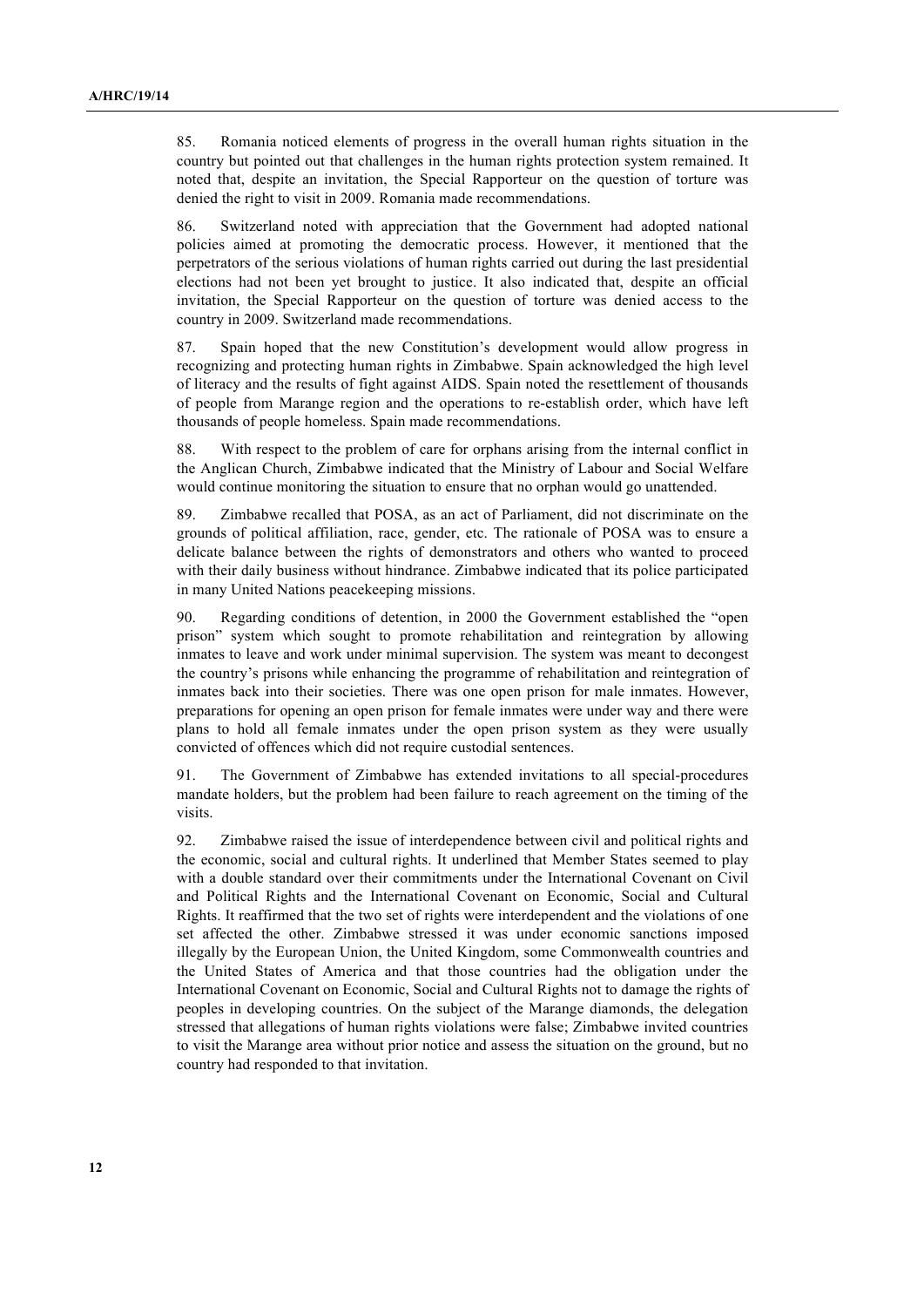#### **II. Conclusions and/or recommendations**\*\*

93. **The recommendations formulated during the interactive dialogue listed below have been examined by Zimbabwe and enjoy the support of Zimbabwe:**

93.1. **Continue its efforts to combat trafficking in persons and consider the possibility to accede to the Optional Protocol to the CRC relating to sale of children, child prostitution and child pornography and to the United Nations Protocol to Prevent, Suppress and Punish trafficking in persons, especially women and children (Belarus);**

93.2. **Ratify the Convention on the Rights of Persons with Disabilities (Morocco);**

93.3. **Sign and ratify the Optional Protocols to the CRC on the sale of children, child prostitution and child pornography and on the involvement of children in armed conflict (Portugal);**

93.4. **Take concrete measures to align Zimbabwe's domestic laws, including customary laws with international human rights instruments that it is party to, to ensure harmonization with the protections guaranteed in the Constitution (South Africa);**

93.5. **Continue to strengthen its institutions (South Africa);**

93.6. **Take additional steps to ensure that the legislation establishing the Zimbabwe Human Rights Commission is fully compliant with the Paris Principles and includes guarantees for independence in order for the Commission to see accreditation with the International Coordinating Committee of National Institutions for the Promotion and Protection of Human Rights (ICC) (United Kingdom);**

93.7. **Render the National Human Rights Commission operational with the enactment of relevant legislation (Sri Lanka);**

93.8. **Provide the Zimbabwe Human Rights Commission with adequate financial and technical capacity and take concrete steps to ensure its independence, transparency and impartiality (Ghana);**

93.9. **Empower by statute the Zimbabwe Human Rights Commission to enable it to act in accordance with the Paris Principles and provide it with adequate resources to function effectively (New Zealand);**

93.10. **Ensure Zimbabwe's Human Rights Commission has the resources and independence to carry out its mandate in accordance with Paris Principles (Australia);**

93.11. **Bring the Human Rights Commission in conformity with the Paris Principles (France);**

93.12. **Pursue relentlessly the implementation of the national priorities, initiatives and commitments, especially the national process of healing and reconciliation as well as the creation of a Human Rights Commission (Democratic Republic of the Congo);**

Conclusions and recommendations have not been edited.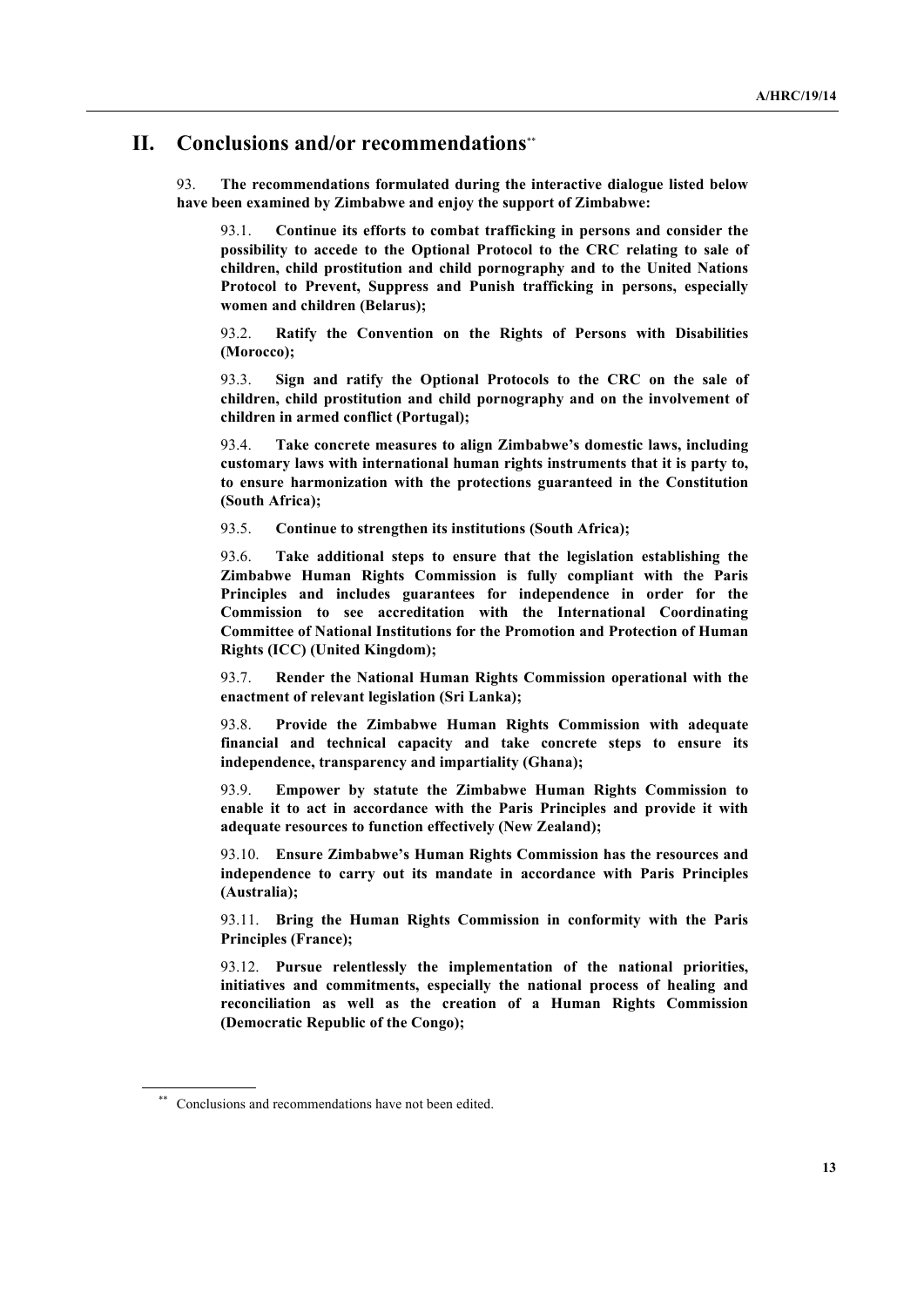93.13. **Further strengthen the Commissions of the media, human rights and anti-corruption (Norway);**

93.14. **Provide for legislation ensuring an independent functioning of the National Human Rights Commission according to the Paris Principles (Germany);**

93.15. **Establish and make operational a national human rights institution in accordance with the Paris Principles (Poland);**

93.16. **Ensure that the Zimbabwe Human Rights Commission is provided with appropriate support and facilities (Malaysia);**

93.17. **Ensure that the national Human Rights Commission becomes operational as soon as possible and that its operation be in line with the Paris Principles (Thailand);**

93.18. **Ensure adequate conditions for human rights institutions, including the Human Rights Commission, to fulfil their functions with sufficient legal, political and financial independence (Denmark);**

93.19. **Enact as soon as possible the statute of the Human Rights Commission to make it operational (Switzerland);**

93.20. **Preserve the national process of appeasement and reconciliation (Algeria);**

93.21. **Continue facing the attempts of external interference in the country's internal affairs and continue exercising fully its sovereignty and right to selfdetermination (Cuba);**

93.22. **Continue with positive actions and programs aimed at guaranteeing universal education and health services of quality to its people as well as those aimed at reducing poverty (Cuba);**

93.23. **Put in place and adequately fund mechanisms for the collection and analysis of disaggregated data on maternal mortality and morbidity and domestic violence in order to better understand prevailing trends and assess the effectiveness of measures in place (Canada);**

93.24. **Continue with measures for an enabling environment for economic, social and cultural rights of the people of Zimbabwe (Burkina Faso);**

93.25. **Continue the work according to the National Action Plan II to focus on the situation of orphans and vulnerable children to ensure their access to health care and education (Norway);**

93.26. **Look into the matter of orphans caught up in the battle for property within the Anglican Church and ensure that orphans are being given experienced caretakers and have their basic rights covered (Norway);**

93.27. **Create a system to collect updated and disaggregated data on the situation of the rights of the child (Mexico);**

93.28. **Ensure the Organ for National Healing, Reconciliation and Integration be able to fully implement its mandates based on truth, reconciliation and forward-looking approaches (Indonesia);**

93.29. **Intensity efforts to implement national programmes that promote the rights of its people, including in the field of the rights of Children and Women as well as rights of education, to health, to adequate water and to sanitation,**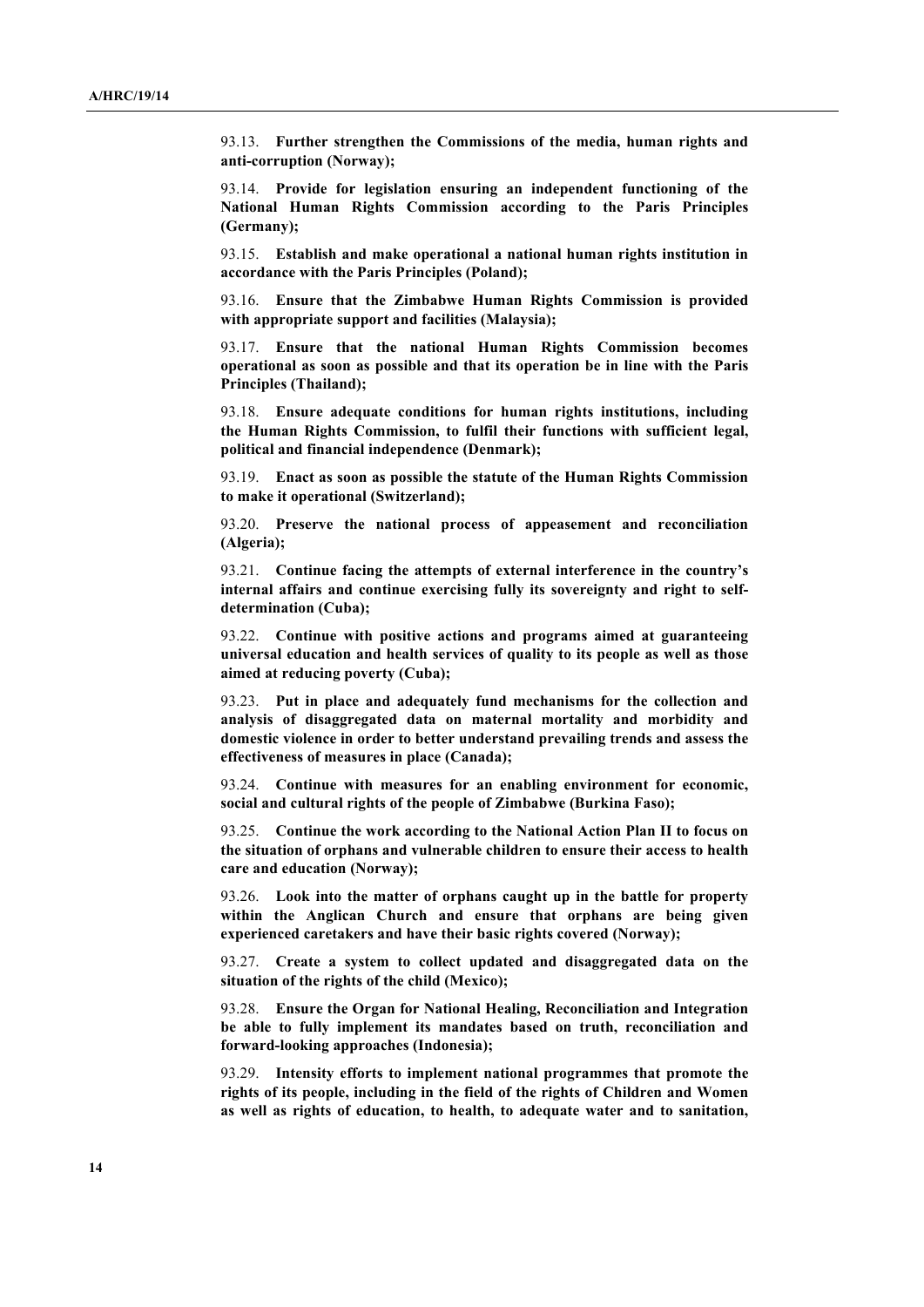**through enhancing the capacity of the Government and cooperation with relevant stakeholders, including civil society, media and international community (Indonesia);**

93.30. **Cooperate further with the Special Procedures and with all the human rights mechanisms (Burkina Faso);** 

93.31. **Collaborate with the treaty bodies by submitting regularly reports on human rights situation (Chad);**

93.32. **Elaborate and implement where gaps exist, legislative and administrative measures to outlaw discrimination against women and eliminate gender based violence (South Africa);**

93.33. **Undertake continued action including legislation to address the marginalization of women, children and other vulnerable groups from socioeconomic and political spheres (Sri Lanka);**

93.34. **Intensify its efforts to promote the status of women and continue its commitments to fulfil quality education (Myanmar);**

93.35. **Enforce its established policies and uphold its legislation to prevent instances of marginalization and discrimination against women (Republic of Korea);**

93.36. **Enforce relevant national policies and legislation to prevent and address the marginalisation and exclusion of women (Thailand);** 

93.37. **Continue to strengthen its policies and measures for the empowerment of women (Bangladesh);**

93.38. **Enforce national legislation and policies to prevent and address the marginalization and exclusion of women from the economic, social and political spheres of society (Slovenia);**

93.39. **Strengthen protection mechanisms against gender-based violence (Angola);**

93.40. **Consolidate the mechanisms to protect women against all forms of violence (Morocco);**

93.41. **Adopt necessary measures to improve conditions in prisons and other places of detention (Russian Federation);**

93.42. **Take all appropriate legal and administrative measures to bring justice for the people, in particular for vulnerable groups living in remote and rural areas (Islamic Republic of Iran);** 

93.43. **Continue its efforts to ensure the rule of law in its national development (Singapore);**

93.44. **Strengthen the rule of law, the capacity of national mechanisms on human rights and the promotion of national healing process based on tolerance and respect among different communities (Viet Nam);**

93.45. **Adopt necessary measures to enhance the courts' competence and functioning as far as the administration of justice is concerned, including the training of the staff in courts in the area of human rights (Mexico);**

93.46. **Strengthen the representation of women in decision-making process (Algeria);**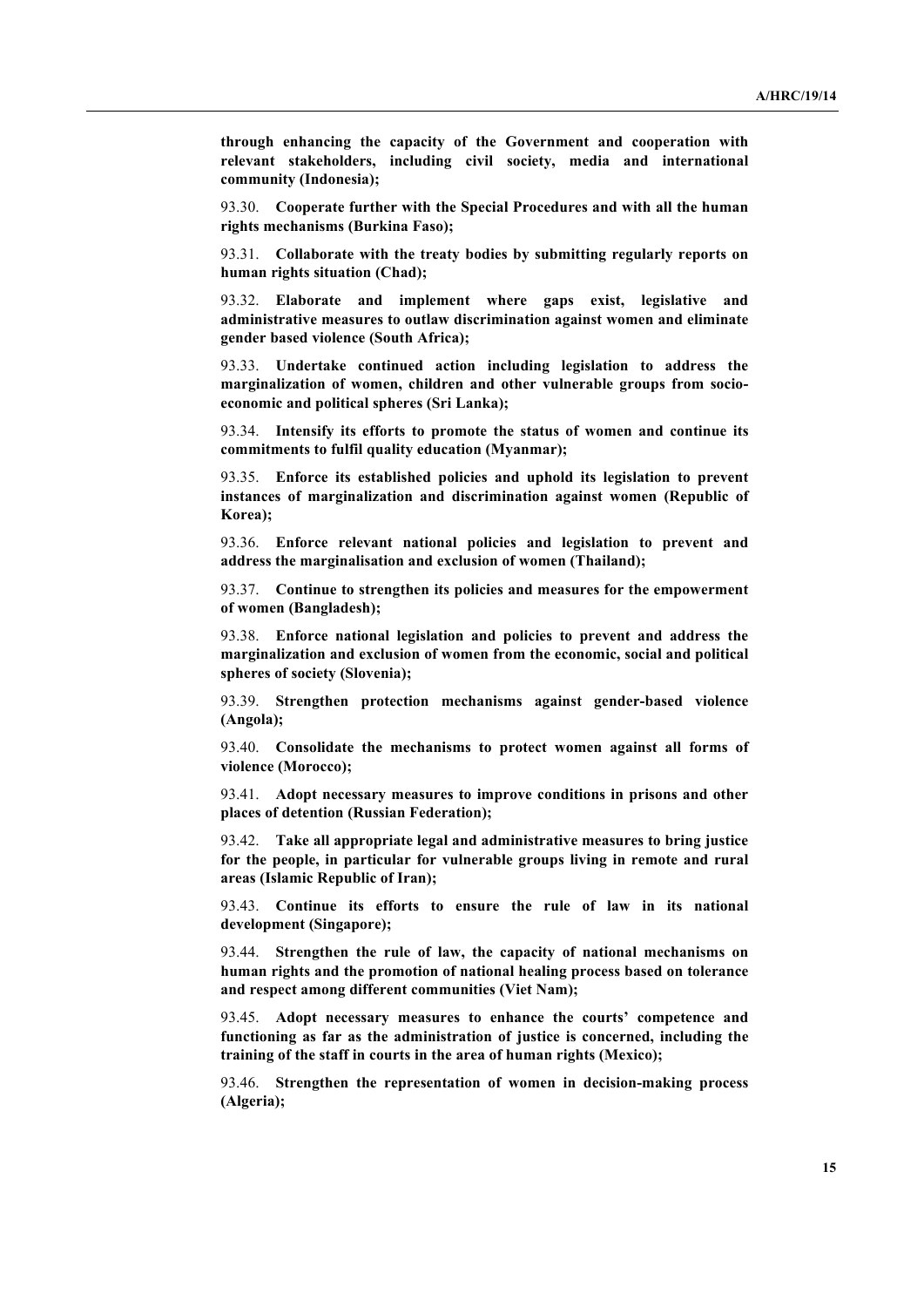93.47. **Make efforts to reach the quotas established by the Southern African Development Community with regard to the integration of women in all sectors of society (Angola);**

93.48. **Continue to seek ways to overcome the challenges and constraints identified regarding vulnerable groups, especially the increase of women representation in elective bodies (Uganda);**

93.49. **Undertake a review with a view to ensuring a coordinated system bridging gaps, especially with respect to the provision of birth certificates (South Africa);**

93.50. **Make improvements to ensure the freedom of expression, including for the mass media (Japan);**

93.51. **Undertake greater efforts to ensure a more pluralist media environment (Italy);** 

93.52. **Further reduce the mortality rate caused by the HIV/AIDS (Algeria);**

93.53. **Continue the efforts to reduce HIV/AIDS, malaria and tuberculosis with the assistance of the WHO (Morocco);**

93.54. **Continue the efforts to reduce maternal and child mortality (Morocco);**

93.55. **Continue to take steps to ensure that land is made productive (Democratic People's Republic of Korea);** 

93.56. **Continue to take positive steps to enhance the enjoyment of economic, social and cultural rights, especially in the areas of education, health and the care of the disabled (Democratic People's Republic of Korea);**

93.57. **Take effective measures, with the assistance of all relevant international organisations, to counter food insecurity, HIV/AIDS pandemics and high morbidity and mortality rates (Islamic Republic of Iran);**

93.58. **Develop a financing mechanism for the health system that is designed to help the underprivileged (Islamic Republic of Iran);**

93.59. **Accelerate its programme to combat HIV/AIDS pandemic that continue to saturate the health system with its high of morbidity and mortality rates (Democratic Republic of the Congo);**

93.60. **Maintain and further build upon its HIV/AIDS prevention, care and treatment programmes (Singapore);**

93.61. **Concentrate more resources for the assurance of economic and social rights and for the implementation of MDGs, in particular in the fields of education, healthcare and social security (Viet Nam);**

93.62. **Consider how the riches of the country can best contribute to social and economic rights for all (Norway);**

93.63. **Implement further policies to support food production, such as farm insurance, access to credit and the purchase of food by the Government to ensure a stable market for family farmers (Brazil);**

93.64. **Implement school meals programs and link them to local food production (Brazil);**

93.65. **Continue its efforts to fight poverty (Bangladesh);**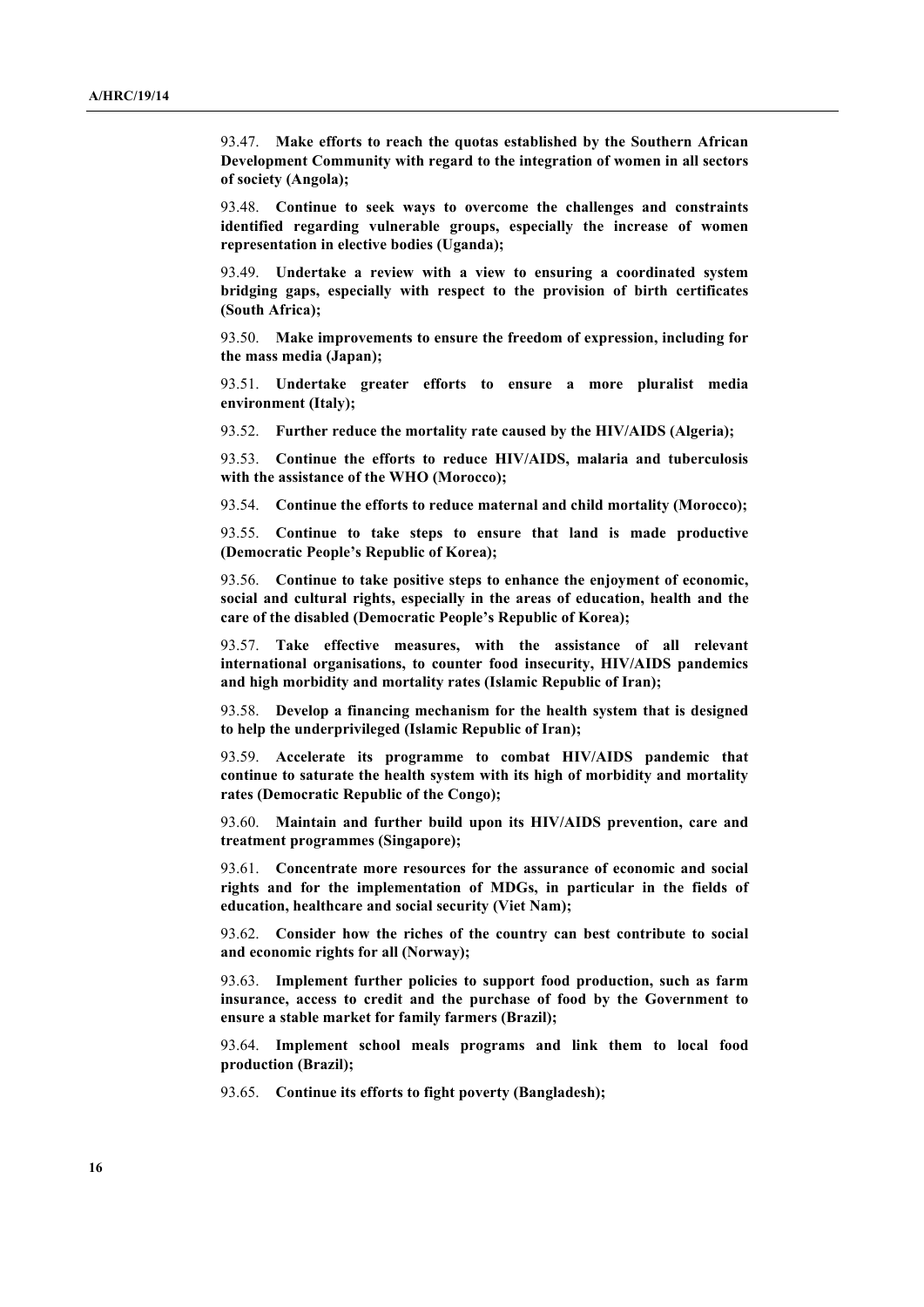93.66. **Address the issue of school drop-out rates of children and examine related issues of child malnutrition (Sri Lanka);**

93.67. **Invest in education to provide education for all (Ethiopia);**

93.68. **Continue the free access to education, notably for girls and vulnerable children (Morocco);** 

93.69. **Reprioritize resources to increase the budget for basic education, including the provision of additional tuition assistance to orphans and vulnerable children (New Zealand);**

93.70. **Continue its strong emphasis on ensuring access to education for all (Singapore);**

93.71. **Cooperate closely with local human rights organizations in the follow up to this Universal Periodic Review (Norway);**

93.72. **Engage civil society in the process of implementation of UPR recommendations (Poland);** 

93.73. **Continue to invest heavily in education at all levels, invest more in rural development where the majority of women live, and seek technical assistance in the area of fighting disease (Namibia);**

93.74. **Seek international assistance to fund programmes and capacity building initiatives (Swaziland);**

93.75. **Seek the support of the international community on capacity building and technical assistance in promotion and protection of human rights (Ethiopia);**

93.76. **Work with the international community, including WHO and the Global Fund, to fight diseases through securing relevant expertise (Ethiopia);**

93.77. **Continue to strengthen the successful social policies undertaken to meet the needs of its people, especially in the most needy areas of society; that unfair economic sanctions imposed should be lifted and international cooperation should be provided without any condition (Venezuela);**

93.78. **Request necessary technical assistance in the education sector, particularly when it comes to teaching tools and technological and scientific material (Morocco);**

93.79. **Seek technical assistance from the OHCHR, other relevant United Nations agencies and funds with a view to implement its treaty body reporting obligations (Malaysia);**

93.80. **Continue maintaining close cooperation and coordination with the United Nations Country Team in the implementation of Zimbabwe United Nations Development Assistance Framework 2012-2015 (Malaysia);**

93.81. **Seek technical cooperation and assistance for capacity building from the international community and relevant United Nations agencies so as to successfully implement the Zimbabwe – United Nations Development Assistance Framework (Thailand).**

94. **The following recommendations will be examined by Zimbabwe which will provide responses in due time, but no later than the nineteenth session of the Human Rights Council in March 2012. The response of Zimbabwe to these recommendations**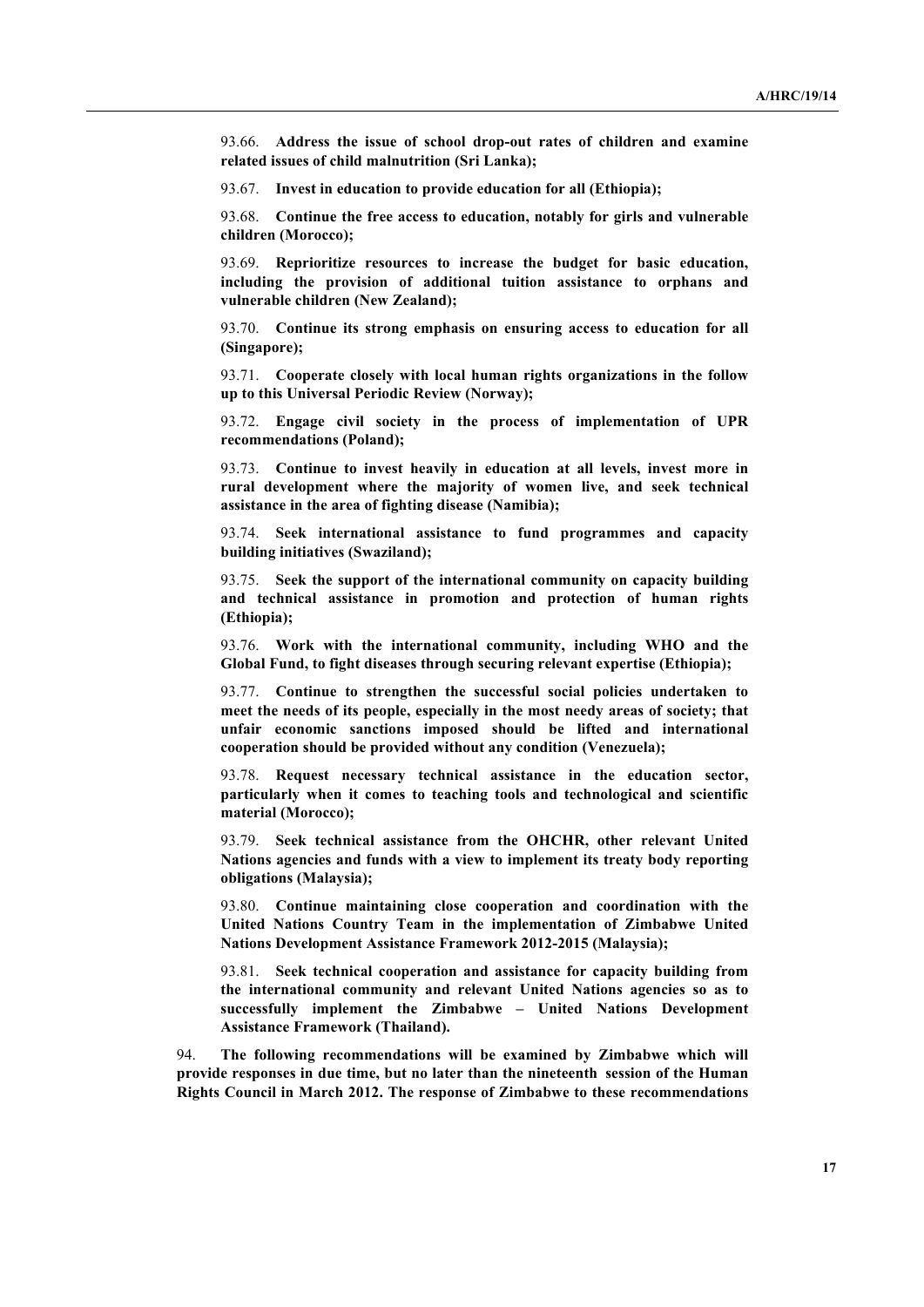**will be included in the outcome report adopted by the Human Rights Council at its nineteenth session in March 2012:**

- 94.1. **Ratify the CAT (United Kingdom);**
- 94.2. **Become a party to the CAT (New Zealand);**

94.3. **Adhere to the International Convention for the Protection of All Persons from Enforced Disappearance (France);** 

94.4. **Continue improving its legal human rights framework by ratifying or acceding to core instruments to which it is not yet party (Burkina Faso);**

94.5. **Consider ratifying outstanding major human rights instruments such as the CAT, the International Convention for the Protection of all Persons against Enforced Disappearances, the International Convention on the rights of Persons with Disabilities and the Optional Protocols to CEDAW, ICCPR, ICESCR and CRC (Zambia);**

94.6. **Ratify the CAT (Chad);**

94.7. **Ratify and incorporate into domestic legislation the core human rights treaties, including CAT and CRC (Poland);**

94.8. **Sign and ratify the Second Optional Protocol to the ICCPR (Portugal);**

94.9. **Ratify the 1961 Convention on the Reduction of Statelessness (Slovakia);**

94.10. **Consider ratifying the Second Optional Protocol to the ICCPR (Belgium);**

94.11. **Ratify the core international human rights instruments including the CAT, the Convention on the Rights of Persons with Disabilities and its Optional Protocol, both Optional Protocols to the CRC, the United Nations Protocol to Prevent, Suppress and Punish Trafficking in Persons especially Women and Children and both Optional Protocols to the ICCPR and incorporate them into its national legislation (Slovenia);**

94.12. **Abolish the death penalty and consider ratifying the second Optional Protocol to the ICCPR as well the CAT (Romania);**

94.13. **Ratify the ICCPR as well as its Optional Protocols (Switzerland);**

94.14. **Ratify the CAT and its Optional Protocol (Switzerland);**

94.15. **Sign and ratify the CAT, the Convention on the Rights of Persons with Disabilities and the Convention for the Protection of All Persons from Enforced Disappearance (Spain);**

94.16. **Re-issue an invitation to the Special Rapporteur on Torture (United Kingdom);**

94.17. **Issue a standing invitation to all United Nations Special Procedures mandate holders (New Zealand);**

94.18. **Issue a standing invitation to Special Procedures mandate holders (Japan);**

94.19. **Issue a standing invitation to Special Rapporteurs (Brazil);**

94.20. **Consider making the declaration provided for in Article 14 of the Convention on the Elimination of All Forms of Racial Discrimination (Ghana);**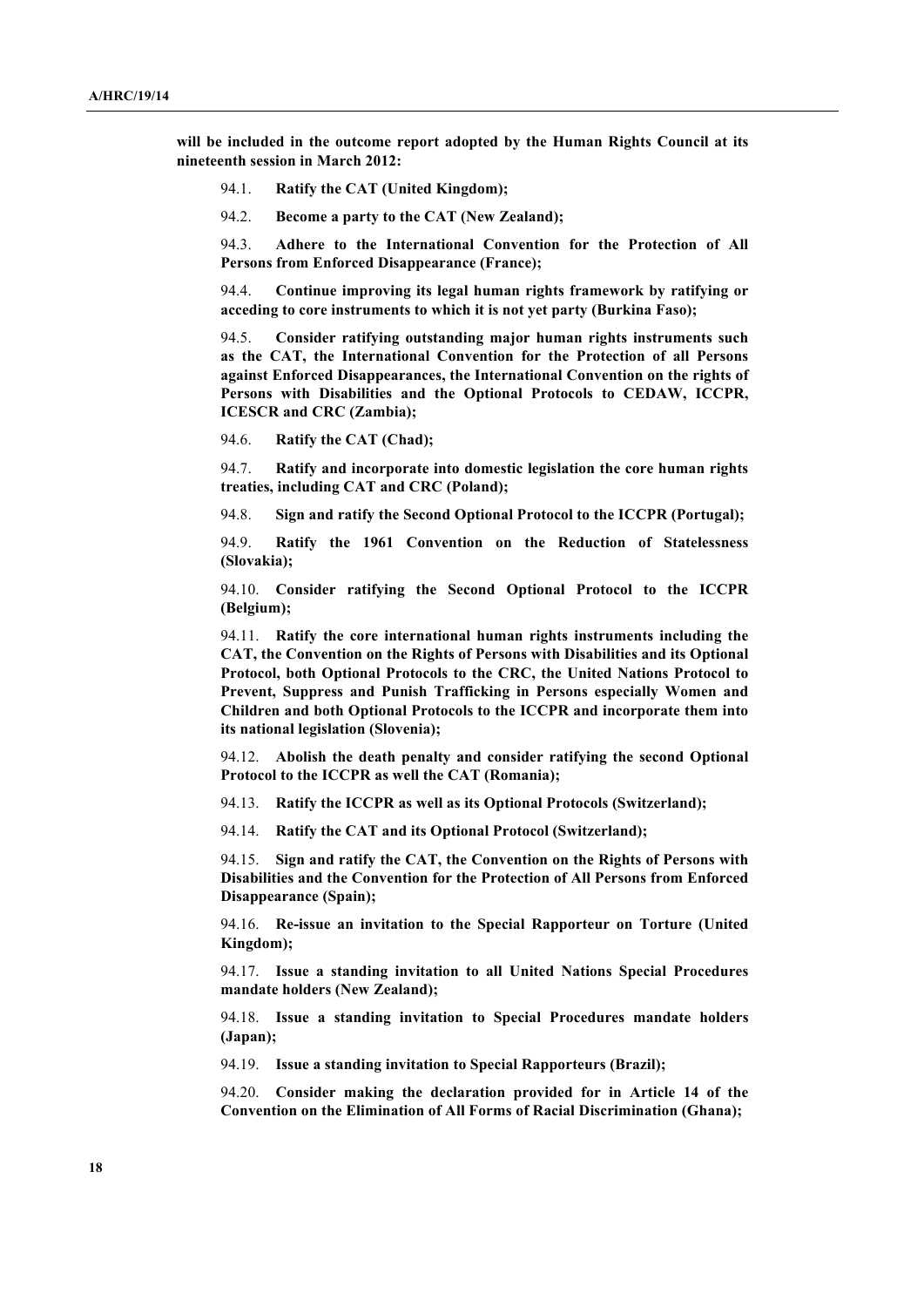94.21. **Consider the issue of introducing a moratorium for capital punishment (Russian Federation);**

94.22. **Prohibit corporal punishment as a form of sentence as well prohibit corporal punishment in all other settings (Austria);**

94.23. **Take measures to abolish the death penalty (Brazil);**

94.24. **Consider criminalizing torture under domestic law (Brazil);**

94.25. **Raise the age of criminal responsibility from now 7 to 12 years as the absolute minimum as recommended by the CRC (Austria);**

94.26. **Consider raising (from 7 years old) the minimum age of criminal responsibility (Brazil);**

94.27. **Provide for a child-sensitive, accessible complaint mechanism, ensuring a proper redress, rehabilitation and social reintegration and for the child victim of abuse (Slovakia);**

94.28. **Set a higher age of criminal responsibility for children and take all necessary measures to establish a specialised juvenile justice system, where children are treated in accordance with the principle of the best interest of the child (Slovenia);**

94.29. **Ensure the protection of the minors, including through adopting juvenile justice system and increasing the age of criminal responsibility for children (Indonesia);**

94.30. **Amend expeditiously the Births and Deaths Registration Act to ensure that all children born in Zimbabwe, regardless of their parents' origin, are issued with birth certificates (Slovakia);**

94.31. **Incorporate in the Zimbabwe's Draft National Policy on Domestic Water Supply and Sanitation the principles of the human rights framework created by the Special Rapporteur on the human right to safe drinking water and sanitation (Portugal).**

#### 95. **The recommendations below did not enjoy the support of Zimbabwe:**

95.1. **Set up independent mechanisms to fight against impunity towards perpetrators of human rights violations committed, including those committed before 2009, ratify the Rome Statute of the International Criminal Court (France);**

95.2. **Ratify the CAT, the second Optional Protocol to ICCPR and withdraw its reservations to the 1951 Refugee Convention (Czech Republic);**

95.3. **Ratify the CAT, implement its standards into national law and take immediate and concrete actions against the practice of torture by State officials (Germany);**

95.4. **Ratify the Rome Statute of the International Criminal Court (Poland);**

95.5. **Ratify the CAT, clearly criminalize torture and ban all kinds of corporal punishment (Portugal);**

95.6. **Consider amending the Zimbabwe Human Rights Commission legislation in order to bring it in line with the Paris Principles (Zambia);**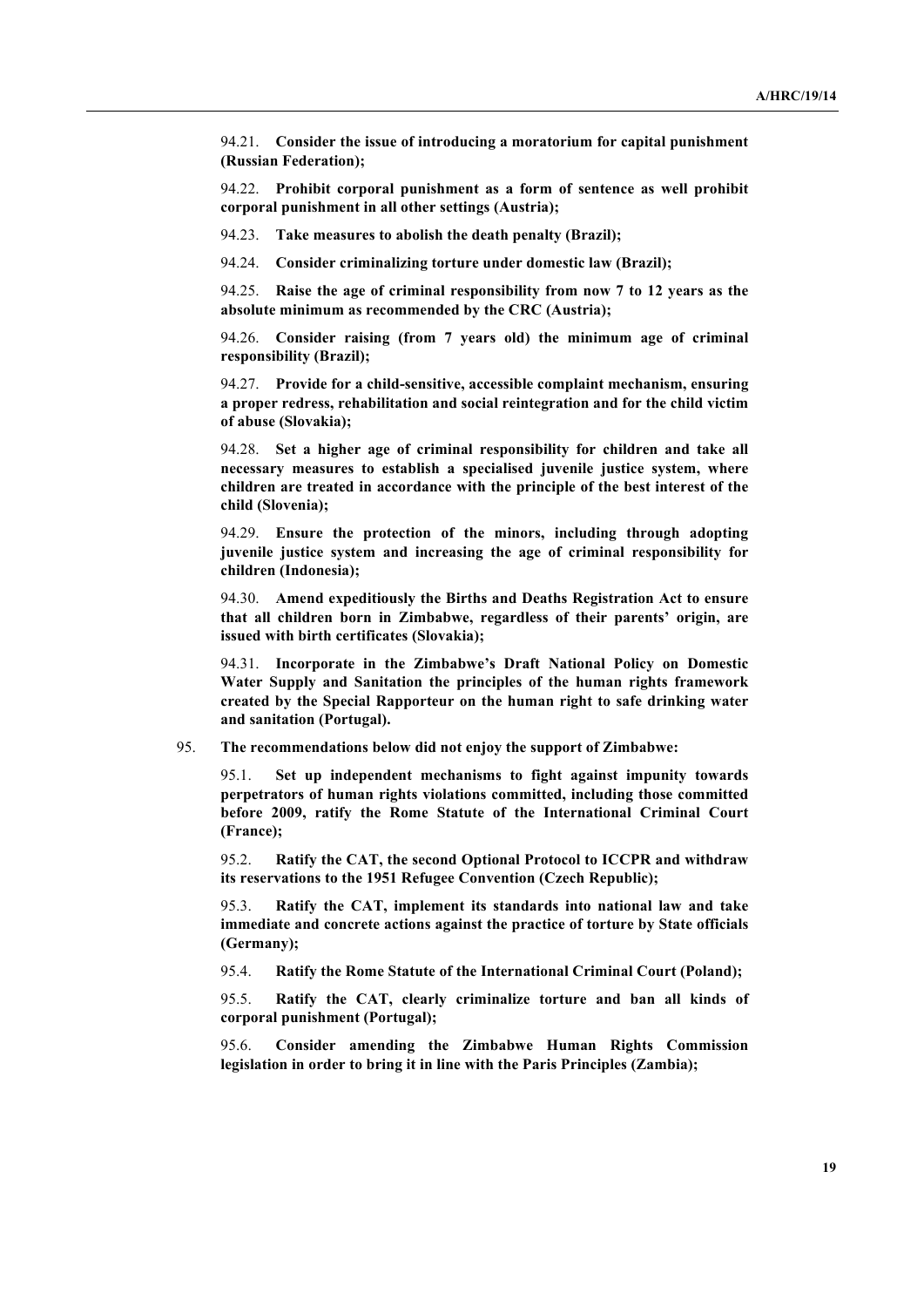95.7. **Enact the statute of the Human Rights Commission whose mandates are in line with the Paris Principles and draw up a comprehensive national human rights' plan of action (Indonesia);**

95.8. **Create stronger mechanisms to ensure greater revenue transparency from diamond mining, demilitarize the diamond industry, and thoroughly investigate cases of beatings and abuse by Government and private security services in the Marange area (United States of America);**

95.9. **Prioritize efforts to implement domestic policies to give effect to the protection of human rights, and the prevention of politically-motivated violence and intimidation (Australia);**

95.10. **Take concrete steps to comply fully with the minimum standards of the Kimberly Process, including by increasing accountability and transparency in the use of profits from natural resources, and investigating any credible allegation of human rights abuses, particularly in the Marange region (Canada);**

95.11. **Invite the Special Rapporteur on torture and other mandate holders to conduct independent and impartial investigations (United States of America);**

95.12. **Issue standing invitations to United Nations Special Procedures mandates holders, and facilitate and welcome fact-finding missions to Zimbabwe (Norway);**

95.13. **Submit its periodic reports in a timely manner to treaty bodies and extend invitations to the Special Rapporteur on torture and the Special Rapporteur on human rights defenders (Republic of Korea);**

95.14. **Extend invitations to all United Nations Special Rapporteur mandate holders, in particular the Special Rapporteur on the situation of human rights defenders and the Special Rapporteur on torture (Ireland);**

95.15. **Cooperate with the United Nations Special Procedures (Switzerland);**

95.16. **Extend an open and standing invitation to all Special Procedures and avoid delays in the submission of reports to treaty bodies that has been occurring since 2000 (Spain);**

95.17. **Ensure equality between men and women, including in parents' rights and property's rights as well as decriminalise as soon as possible sexual relations between consent adults of same sex and repeal the 2006 law (France);**

95.18. **Investigate all credible allegations related with the Presidential elections in 2008, particularly in the areas of torture, arbitrary detentions and enforced disappearances (South Africa);** 

95.19. **Conduct independent national investigations of all cases of enforced disappearances and arbitrary detention (Russian Federation);**

95.20. **Commute without delay death sentences into imprisonment and establish a** *de jure* **moratorium on executions with a view to fully abolish the death penalty (France);**

95.21. **Ratify, transpose in domestic law and fully implement the CAT, as well as set up an independent mechanism to monitor places of detention and to prevent torture (France);**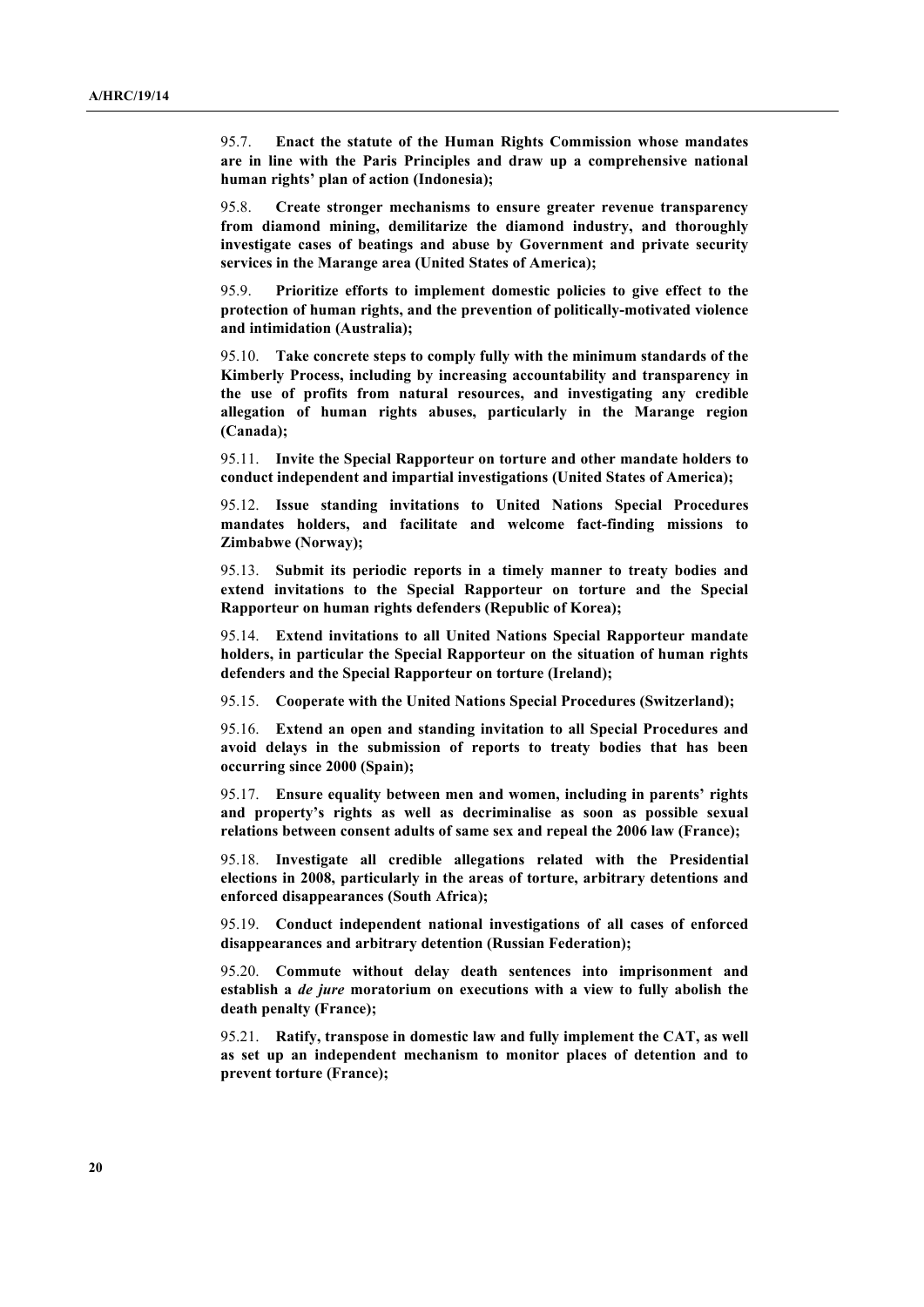95.22. **Improve the overall conditions of prisons and detention facilities and adopt relevant measures to tackle the problems such as the overcrowding and unsatisfactory state of some prisons (Czech Republic);**

95.23. **Establish a formal moratorium on executions with a view to abolishing the death penalty and support the United Nations General Assembly resolution on the moratorium on the use of death penalty (Portugal);**

95.24. **Exert utmost efforts towards preventing all forms of torture and inhuman or degrading treatment, while ensuring full accountability of perpetrators as well as redress and rehabilitation to victims (Slovakia);**

95.25. **Pursue the current debate on the abolition of the death penalty in a transparent manner including with respect to civil society (Belgium);**

95.26. **Establish a moratorium on all executions and, eventually, abolish the death penalty (Switzerland);**

95.27. **Speedily abolish the death penalty (Spain);**

95.28. **Undertake impartial, independent and comprehensive investigations into the 2008 election-related violence, including cases of rape, with guarantees of protection for witnesses, survivors and their families, and prosecute the alleged perpetrators (Canada);**

95.29. **Establish an independent civilian authority charged with receiving complaints and investigating allegations of crimes committed by members of the Zimbabwe Republic Police, military and armed forces (Austria);**

95.30. **Consider creating an independent prosecution authority in accordance with the United Nations guidelines and consider to fully implementing the right to a fair trial for all (Zambia);** 

95.31. **Endeavour to depoliticize the police and military authorities to ensure impartial administration of justice and respect for the right to a fair trial and compliance with minimum guarantees in pre-trial detention (Ireland);**

95.32. **Expedite the investigation of all human rights allegations with a view towards bringing the perpetrators to justice (Thailand);**

95.33. **Investigate in depth on the allegations of human rights violations committed by the private security services, police forces and high officials since 2008 in Marange region, pursue and sanction those who are responsible (Belgium);**

95.34. **Take promptly all the necessary measures to put an end to all the human rights violations in Marange region (Belgium);**

95.35. **Strengthen its efforts in the fight against impunity (Slovenia);**

95.36. **Implement legal reform to ensure an independent Prosecuting Authority promoting effectiveness, impartiality and fairness of prosecutors in criminal proceedings (Denmark);**

95.37. **Take the necessary measures so that all allegations of human rights violations are duly investigated and that the perpetrators are brought to justice (Switzerland);**

95.38. **Embark on a reform of the judiciary to ensure its independence and impartiality (Spain);**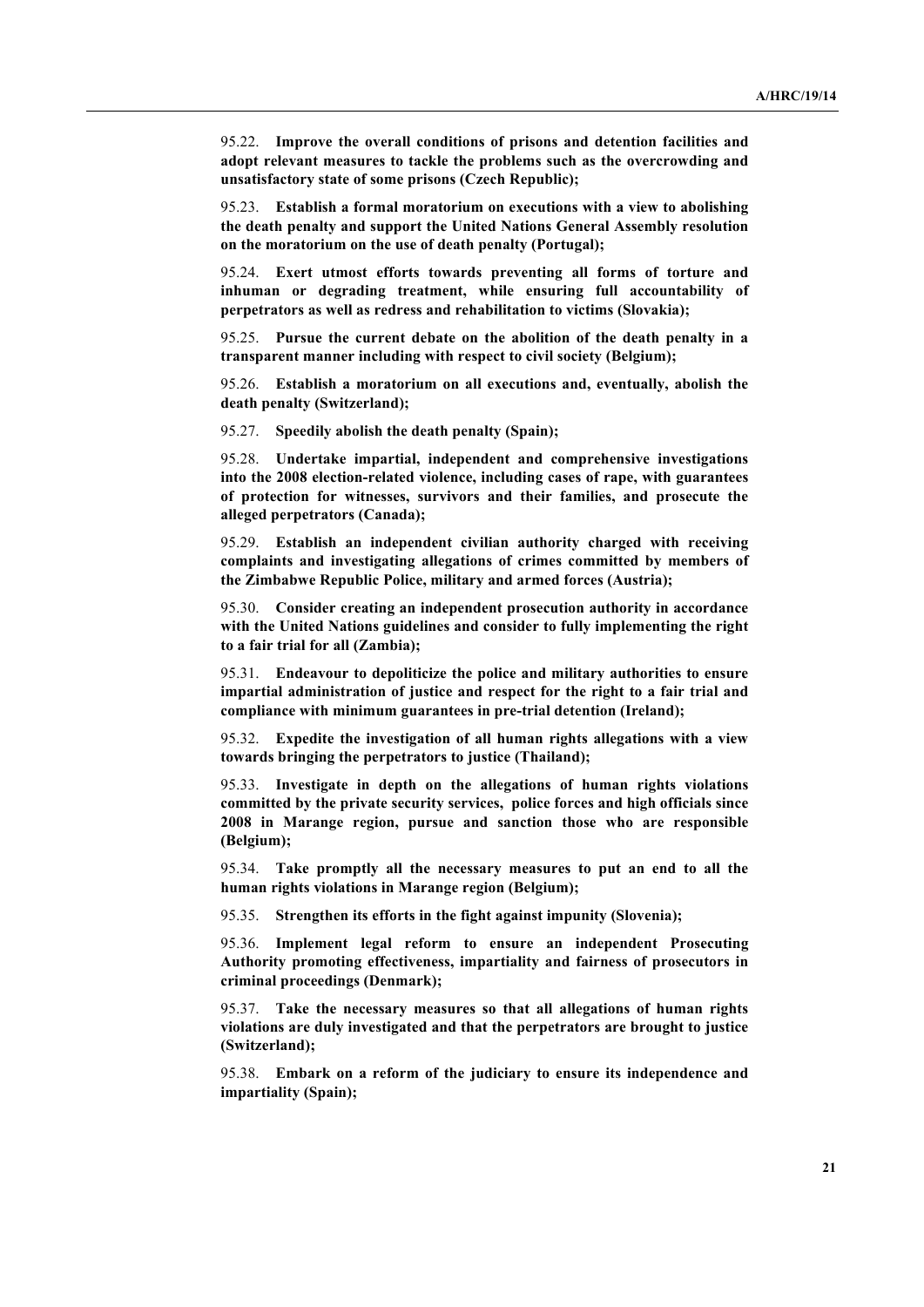95.39. **Recognize the right to assembly of members of non-political groups by ensuring that such groups do not have to notify the police in advance of any gathering as currently required by the Schedule to the Public Order and Security Act (United Kingdom);**

95.40. **Take all measures necessary to ensure that the forthcoming presidential elections are peaceful, free and fair and that the right to freedom of assembly is fully respected (New Zealand);**

95.41. **Amend or repeal the Public Order and Security Act (New Zealand);**

95.42. **Fully implement the Global Political Agreement (GPA) provisions supporting the Constitutional Parliamentary Committee (United States of America);**

95.43. **Repeal or significantly reform the Public Order and Security Act, the Access to Information and Protection of Privacy Act, and criminal code provisions that restrict freedoms of assembly and expression (United States of America);** 

95.44. **Implement fully the Global Political Agreement, including those articles relating to the security of persons and prevention of violence, freedom of expression and freedom of assembly and association (Australia);**

95.45. **Amend the Public Order and Security Act and the Access to Information and Privacy Act (Australia);**

95.46. **Amend its legislation, including the Public Order and Security Act, to enshrine the rights to freedom of peaceful assembly and of association and to freedom of expression (Canada);**

95.47. **Align its national legislation with international standards to uphold freedom of assembly and association (Italy);**

95.48. **Repeal or substantially amend the Criminal Law (Codification and Reform) Act, the Public Order and Security Act (POSA), the Miscellaneous Offences Act (MOA), and the Access to Information and Protection of Privacy Act (AIPPA) to bring them in line with Zimbabwe's international human rights obligations (Austria);**

95.49. **Ensure that freedom of speech and of the press is not further restricted as a result of the Interception of Communications Act (Czech Republic);**

95.50. **Stop the impunity enjoyed by perpetrators of human rights violations against civil society activists, NGOs and human rights defenders and incorporate the United Nations Declaration on Human Rights Defenders in national legislation (Norway);**

95.51. **Ensure an environment where freedom of expression is respected and amend national laws to strengthen this right (Norway);**

95.52. **Facilitate the process to amend or rescind the Public Order and Security Act, in so that regulations on this matter are compatible with the international human rights instruments, and to safeguard the freedom of expression, association and peaceful assembly (Mexico);**

95.53. **Amend existing rules for the security forces, including the Public Order and Security Act, to ensure that the rights to peaceful assembly, freedom of association and freedom of press can be exercised (Germany);**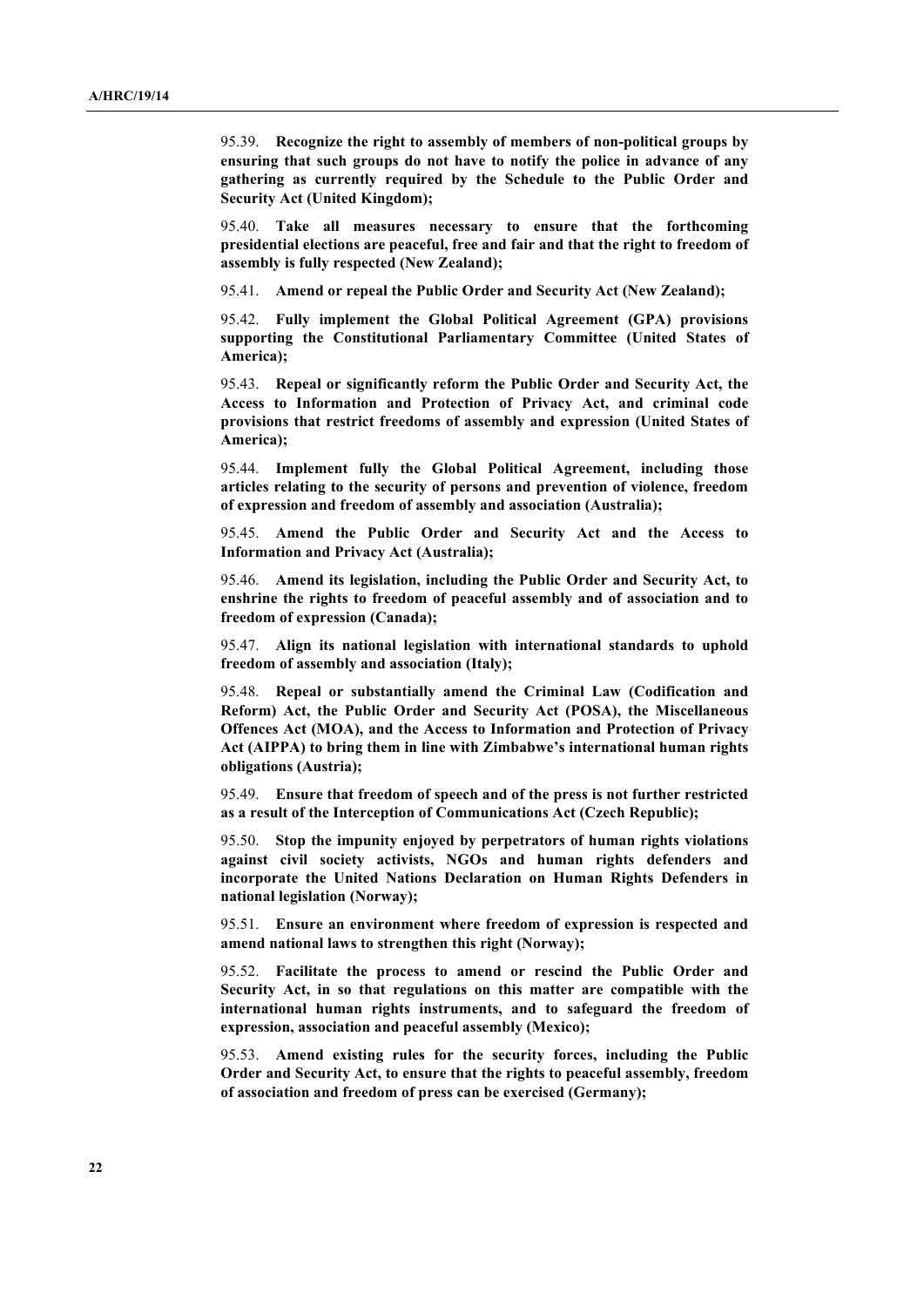95.54. **Investigate and prosecute those responsible for the unlawful acts of harassment of human rights defenders, namely NGO workers and other members of civil society, and take steps to incorporate and enforce the United Nations Declaration on Human Rights Defenders (Portugal);**

95.55. **Take immediate steps to fully implement the commitment on bringing about reforms to ensure that the electoral process and the legislative framework are in line with international standards and in particular to address concerns with regard the independence of the Zimbabwe Electoral Commission and the accuracy of the current voter roll (Ireland);**

95.56. **Uphold its international obligations to respect the rights to freedom of expression, assembly, and association, and cease arrests, harassment, and detention of individuals with different views (Slovakia);**

95.57. **Ensure that human rights defenders, independent journalists or lawyers and civil society representatives are effectively protected from any form of intimidation and harassment while performing their legitimate duties (Slovakia);**

95.58. **Review and amend the public Order and Security Act and the Private Voluntary Organisation Act that impose considerable restrictions to the work of human rights defenders in order to bring them into line with the international standards and respect for freedom of association (Belgium);**

95.59. **Take immediate steps to guarantee freedom of assembly and association through alignment of national legislation, in particular, the Public Order and Security Act with international standards (Denmark);** 

95.60. **Take steps to foster a pluralistic media environment, this should include fully implementing reform as stipulated in the GPA and liberalise airwaves and allow for private ownership of radio and TV stations (Denmark);**

95.61. **Guarantee freedom of expression for the entire population, especially journalists and human rights defenders, in the run up of the next presidential elections (Switzerland);**

95.62. **Adopt necessary measures to guarantee the full enjoyment of the rights to freedom of assembly and association, and should not selectively curtail the full enjoyment of these rights, and by reforming the provisions contained in the Public Order and Security Act and more specifically in the Criminal Procedure and Evidence Act, which occasionally have hindered the work of human rights defenders. Rescind the provision contained in Section 121 of the Criminal Procedure Code that can extend to 7 days (in addition to the first 48 hours) the time that security forces can keep a person detained before bringing charges (Spain);**

95.63. **Take concrete and effective measures to ensure that food, medicine and other humanitarian relief distribution at Government depots takes place without reference to partisan political considerations (Canada);**

95.64. **Stop all forced evictions, develop and implement guidelines which comply with international human rights law (Romania);** 

95.65. **Embark on an efficient strategy and remedies to end the lack of decent housing or resettlements for internally displaced persons from Marange region (Spain).**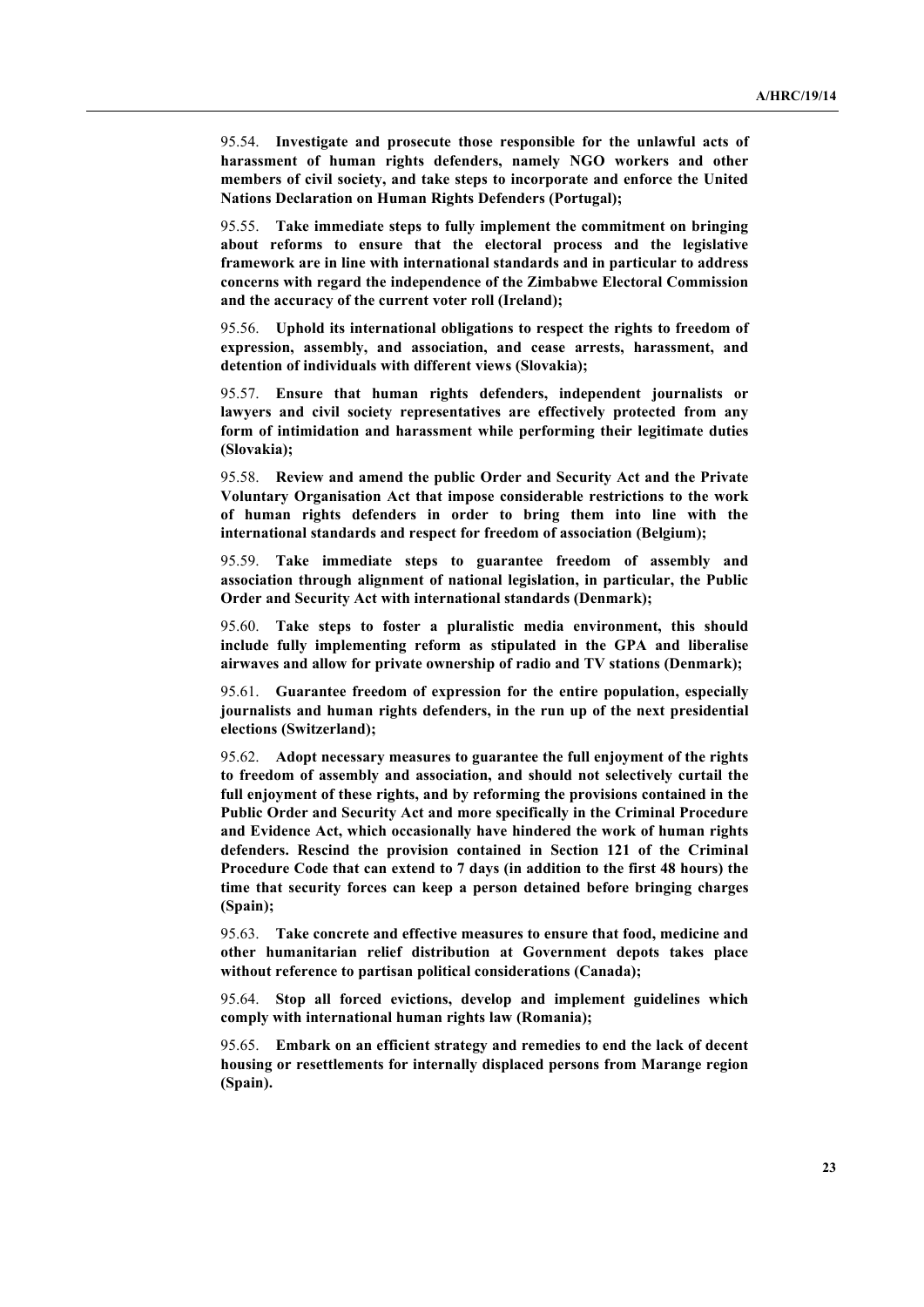96. **All conclusions and recommendations contained in the present report reflect the position of the submitting States and the State under review. They should not be construed as endorsed by the Working Group as a whole.**